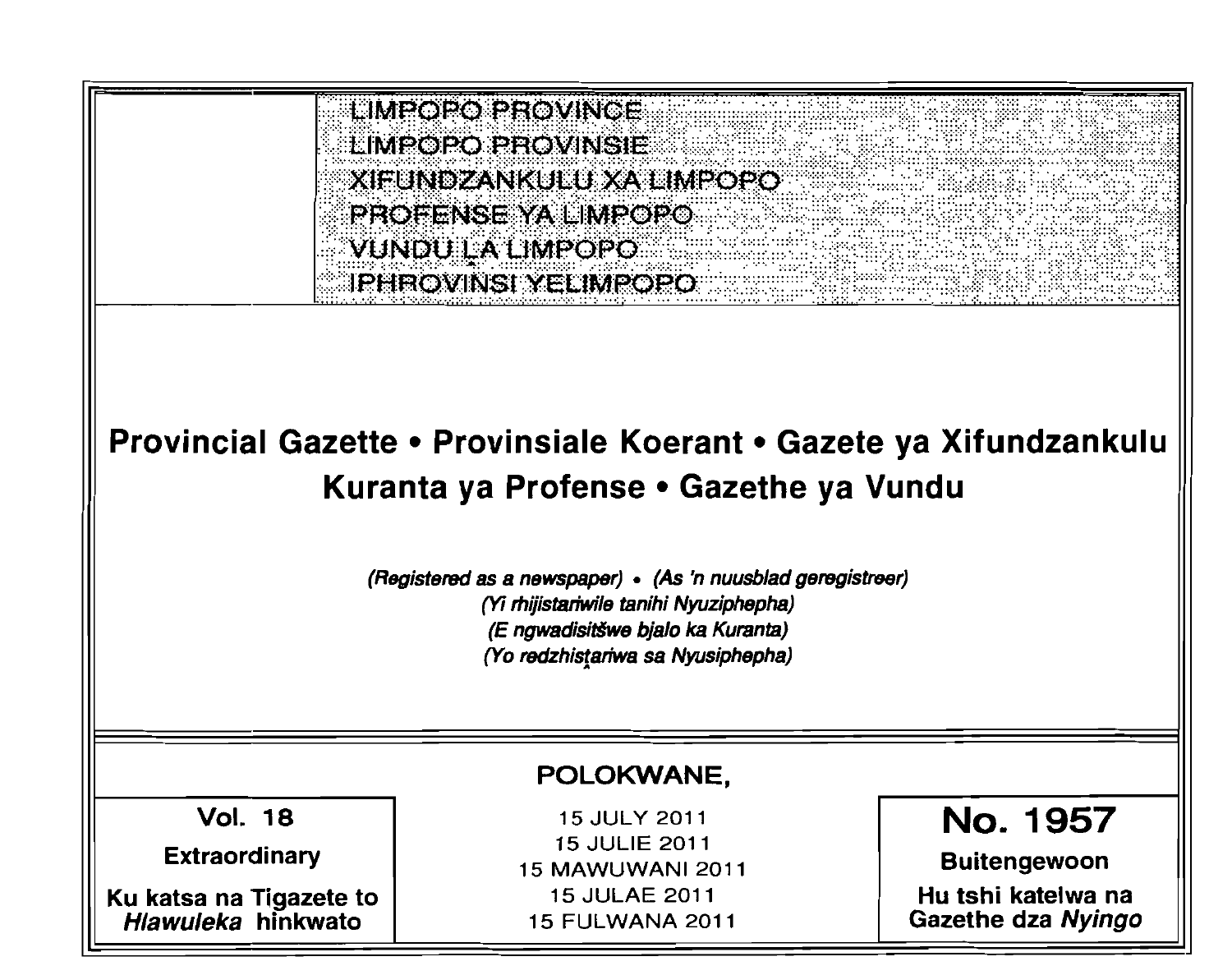## IMPORTANT NOTICE

The Government Printing Works will not be held responsible for faxed documents not received due to errors on the fax machine or faxes received which are unclear or incomplete. Please be advised that an "OK" slip, received from a fax machine, will not be accepted as proof that documents were received by the GPW for printing. If documents are faxed to the GPW it will be the sender's responsibility to phone and confirm that the documents were received in good order.

Furthermore the Government Printing Works will also not be held responsible for cancellations and amendments which have not been done on original documents received from clients.

#### CONTENTS • INHOUD

No. Page Gazette No. No.

#### LOCAL AUTHORITY NOTICE

226 Local Government: Municipal Systems Act (3212000): Ba-Phalaborwa Municipality: Standing Orders to prescribe Rules and Orders for the internal arrangements, business and proceedings of the municipal council as well as for the establishment composition, procedures, powers and functions of its committees ................................................ .. 3 1957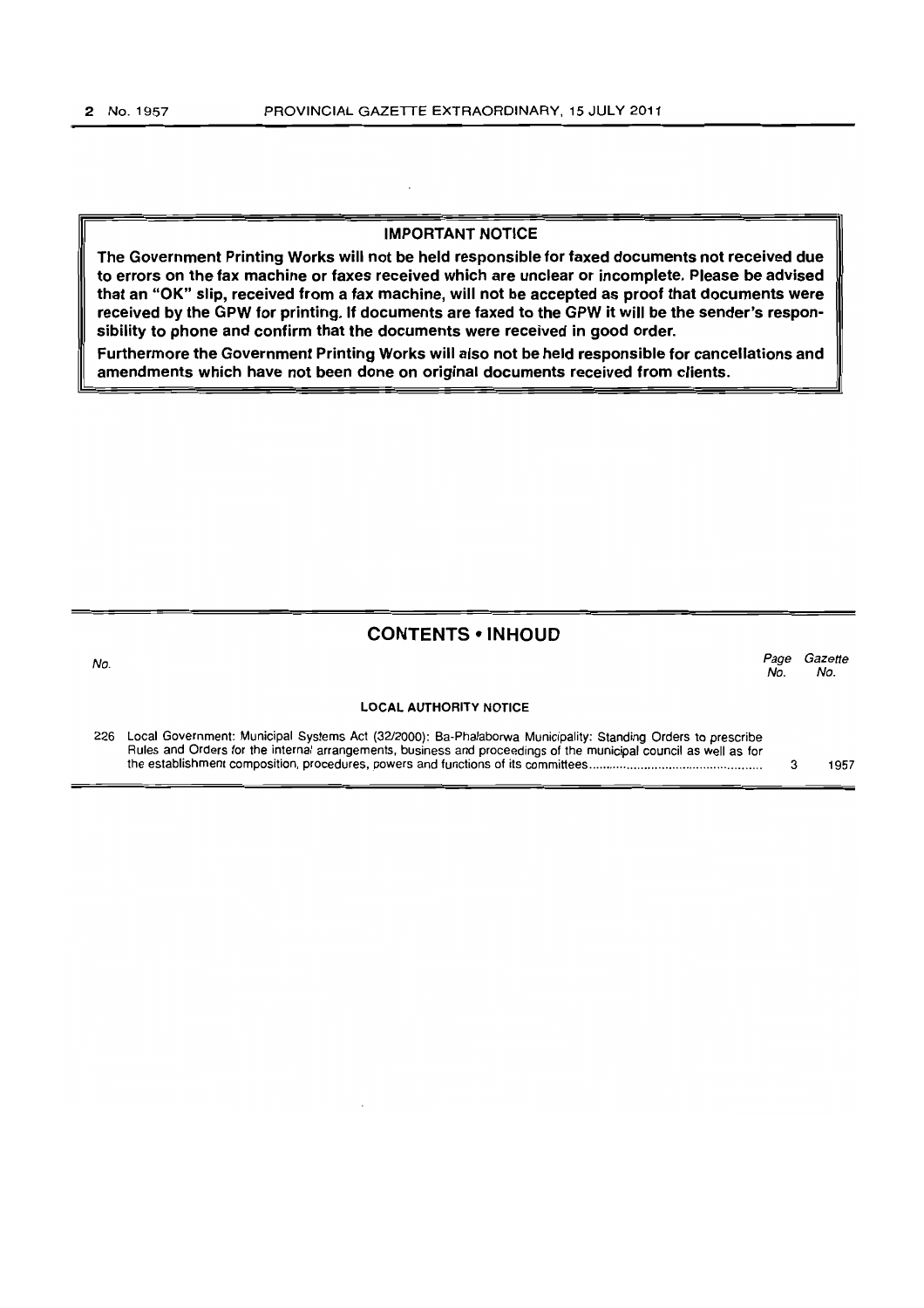# LOCAL AUTHORITY NOTICE

# LOCAL AUTHORITY NOTICE 226

# BA-PHALABORWA MUNICIPALITY

The Municipal Manager of Ba-Phalaborwa Municipality hereby, in terms of Section 13 of the Local Government Municipal Systems Act, 2000 (Act No. 32 of 2000) publishes the Standing Orders for the Ba-Phalaborwa Municipality, as approved by its Council.

# STANDING ORDERS

STANDING ORDERS TO PRESCRIBE RULES AND ORDERS FOR THE INTERNAL ARRANGEMENTS, BUSINESS AND PROCEEDINGS OF THE MUNICIPAL COUNCIL AS WELL AS FOR THE ESTABLISHMENT, COMPOSITION, PROCEDURES, POWERS AND FUNCTIONS OF ITS COMMITTEES

(To be promulgated as a by-law)

# PART 1: DEFINITIONS

#### **DEFINITIONS**

1. In these by-laws, unless the context indicates otherwise, a word or expression to which a meaning has been assigned in the Local Government: Municipal Structures Act 117 of 1998 and the Local Government: Municipal Systems Act 32 of 2000, has the same meaning and -

"Code of conduct" means the code of conduct for councillors as set out in schedule 1 of the Municipal Systems Act;

"Motion" means a motion introduced in writing in terms of section 9;

" Municipal Structures Act" means the Local Government: Municipal Structures Act 117 of 1998;

"Municipal Systems Act" means the Local Government: Municipal Systems Act 32 of 2000;

"Proposal" means any proposal with the exception of a motion, moved and seconded during a meeting.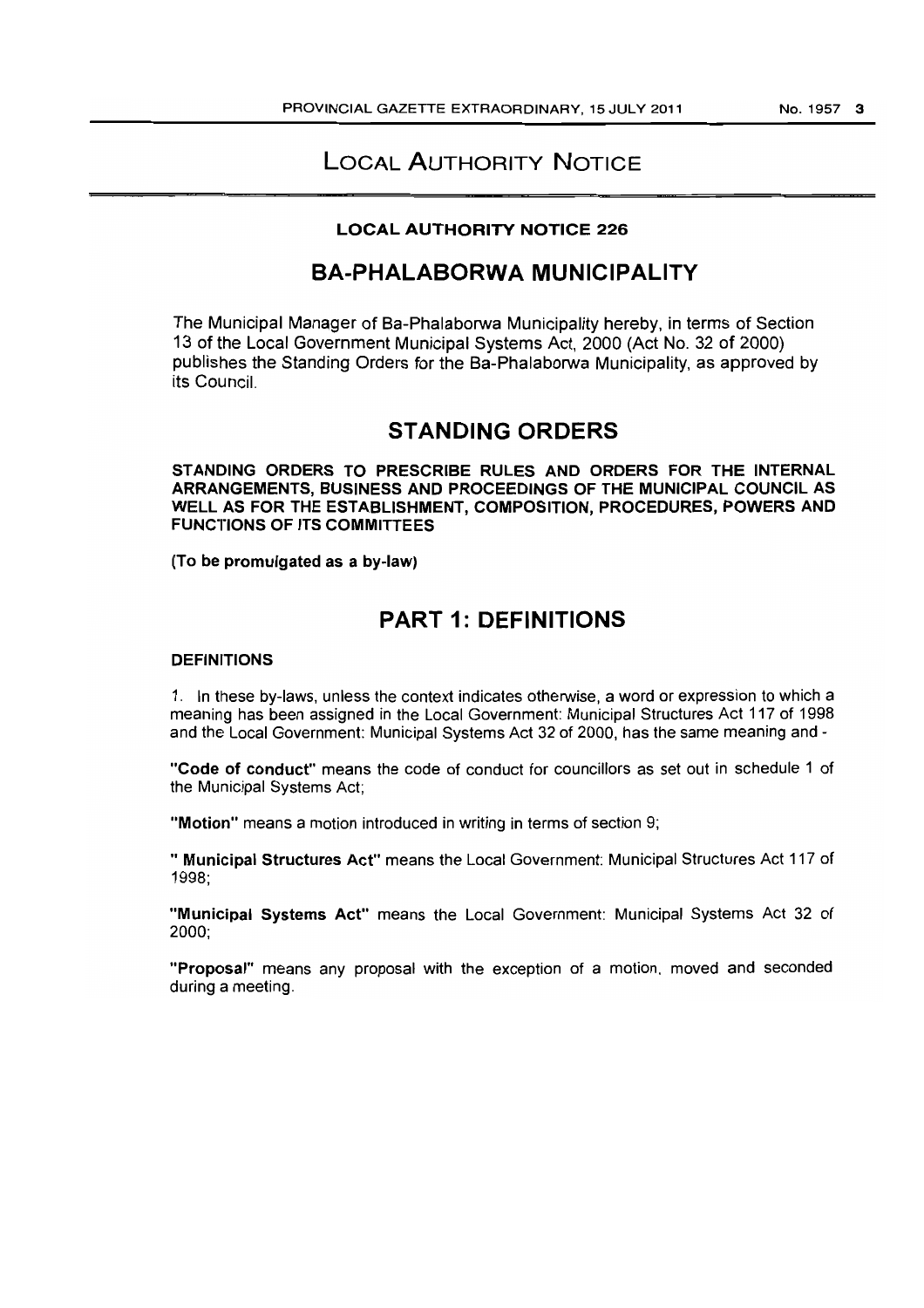# **PART II: COUNCIL MEETINGS**

#### **NOTICE OF MEETINGS**

2. (1) As the speaker in terms of section 29 of the Municipal Structures Act decides when and where the council meets, the speaker must give written notice of every meeting of council not less than seven calendar days before the meeting, to each councillor: Provided that when a special meeting must be convened due to urgent matters, the written notice may be given not less than one calendar day before the meeting.

(2) The written notice in subsection (1) shall specify the place, time and date of the meeting and shall contain the agenda for that meeting including the reports and recommendations of the Executive Committee and Municipal Manager to be considered at the meeting.

(3) The written notice and agenda of every meeting to all councillors shall be delivered to the physical address provided by each councillor in writing.

(4) The accidental omission to serve notice on any councillor in terms of subsection (3) or the late receipt of such notice shall not affect the validity of the meeting concerned.

(5) A copy of the written notice and agenda in subsection (3) shall be delivered by the Director: Corporate Services to the office of the Municipal Manager and the offices of the employees nominated by the Municipal Manager.

#### **ATTENDANCE OF MEETINGS**

3. (1) Every councillor must attend each meeting of the council, except when -

(a) leave of absence is granted on written application by the councillor concerned: Provided that due to reasons beyond the control of the councillor concerned verbal application for leave of absence for that councillor may be made through the speaker or the Municipal Manager and such reasons are accepted by council, or

(b) a councillor is required in terms of the Code of Conduct to withdraw from the meeting.

(2) Every member present at a meeting of council shall sign the attendance register for that meeting which shall be made available by the Municipal Manager.

(3) The Municipal Manager shall submit at the first ordinary meeting of the council of every calendar year a return indicating the attendance of every councillor at meetings of council held during the previous calendar year, as a report to council.

(4) The uniform standing procedure in terms of item 4(3) of the Code of Conduct is as follows:

(a) When a councillor is absent from a meeting of council, without leave of absence, the speaker shall request such councillor in writing within seven calendar days from the date of the meeting of which the councillor was absent, to submit the reasons for such absence in writing to the speaker within seven days from the date of receipt of such request from the speaker.

(b) The written request in sub-subparagraph (a) shall be delivered to either the working address or residential address of the councillor concerned and any person of the age 18 years or older present on the relevant premises can receive and acknowledge receipt of such a request or the written request shall be mailed by registered mail to the last available postal address of the councillor concerned in which case the date of receipt shall be deemed to be two calendar days from the date that the request was mailed.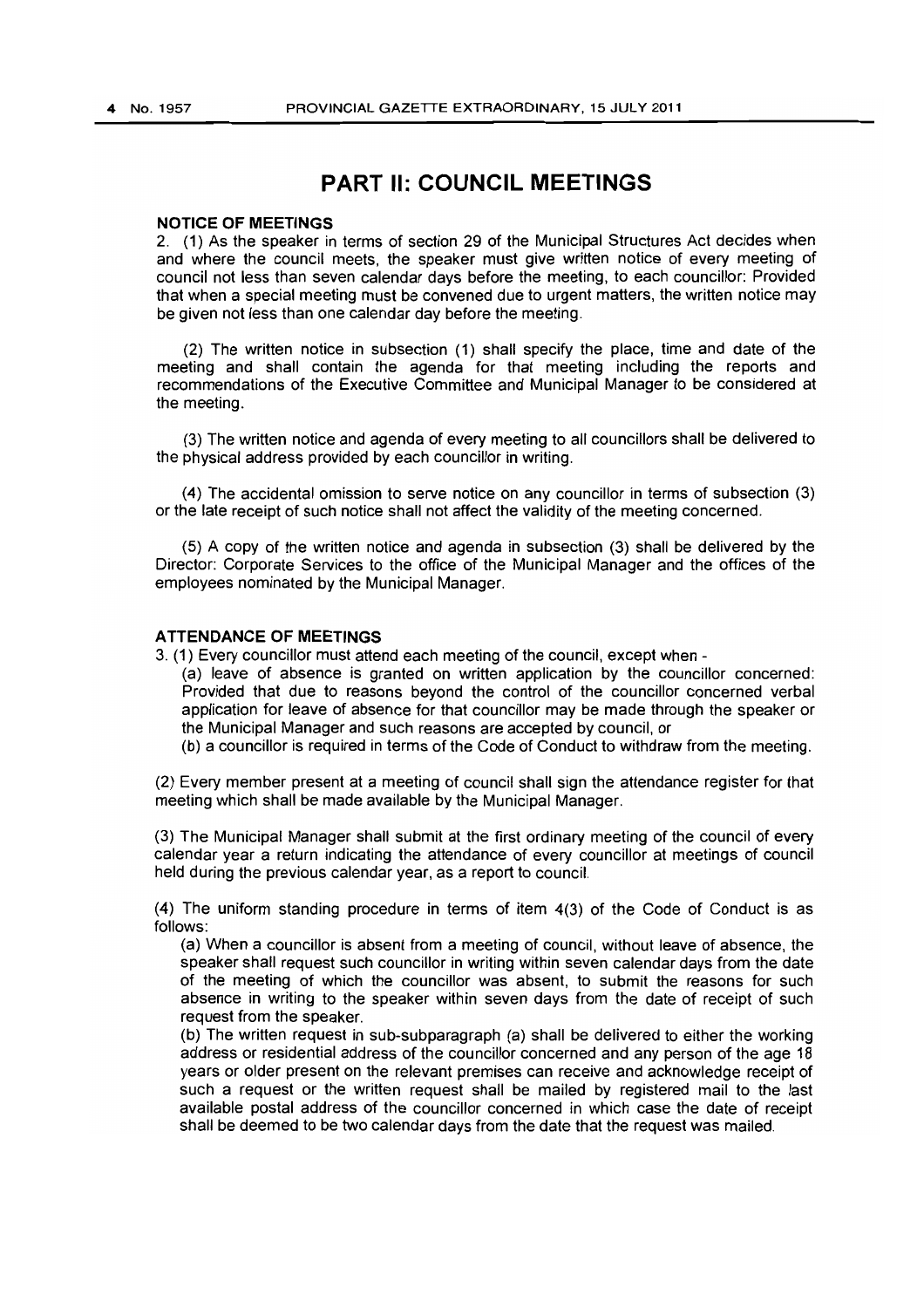(c) On receipt of the written reasons for absence from a meeting of council without leave in paragraph (a), the speaker must prepare a report with a recommendation and submit such written reasons together with the report and recommendation to the council not later than the second ordinary meeting of council from the date of receipt of the mentioned written reasons.

(d) When considering the written reasons, report and recommendation in paragraph (c) council must -

(i) finalise the matter in terms of the Code of Conduct; or

(ii) decide whether the councillor concerned must be requested to submit at the following ordinary council meeting further information as may be required in writing or verbally and if other witnesses must be requested to testify if necessary to finalise the matter at such meeting in terms of the Code of Conduct: Provided that if circumstances make it necessary council may decide that a special meeting be convened before the next ordinary meeting to finalise the matter as such in terms of the Code of Conduct.

(e) The decision of council in terms of paragraph (d) must be forwarded to the councillor concerned in writing by the speaker within seven days from the date of the decision which finalised the matter in terms of the Code of Conduct.

(f) If the speaker is absent from a meeting or meetings of council without leave of absence, the councillor appointed as acting speaker by the council shall perform the duties of the speaker in terms of this section.

(g) The fine in terms of item 4 of the Code of Conduct may not exceed 10% of the monthly salary or allowance of the Councillor found guilty in terms of the procedure in paragraph (4), and a Councillor who is absent from three or more consecutive meetings of a Municipal Council, or from three or more consecutive meetings of a committee, which that Councillor is required to attend, must be removed from office as a Councillor.

#### **QUORUM**

4. (1) If after twenty minutes after the time which the meeting was scheduled for as stated in the written notice in terms of section 2, no quorum as contemplated in section 30 of the Municipal Structures Act is present, the meeting shall not take place, unless the councillors present agree to wait a further period of time of maximum 10 minutes to obtain a quorum after which the business of such a meeting shall stand over to the next ordinary meeting of council or special meeting specially convened by the speaker due to reasons of urgency at the discretion of the speaker.

(2) Whenever during a meeting of council, councillors left the meeting to the extent that a quorum is no longer present, the speaker shall suspend the proceedings of the meeting for five minutes and if after the end of this five minute period there is still no quorum the speaker shall declare the meeting to be terminated and regarding the uncompleted business the provisions of subsection (1) shall apply.

#### **BUSINESS OF COUNCIL**

5. (1) The order of business at an ordinary meeting shall be as follows:

- (a) Opening
	- (b) Applications for leave of absence
	- (c) Statements and communications by the speaker (Section 6)
	- (d) Statements and communications by other councillors (Section 7)
	- (e) Confirmation of minutes of previous meetings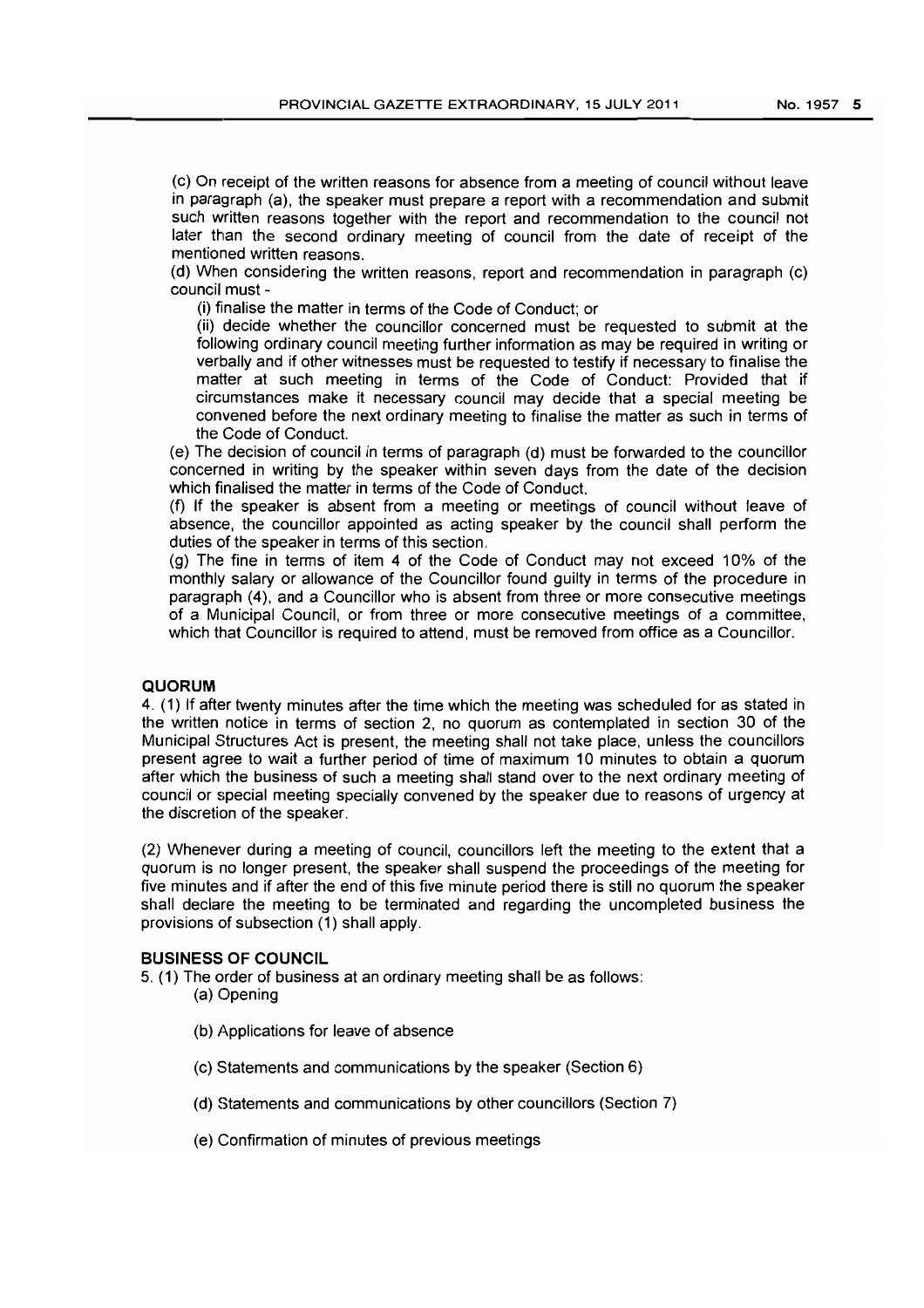(f) Deputations (section 11)

(g) Questions of which notice has been given in terms of section 8.

(h) Motions or proposals referred from previous meetings

(i) Reports:

(i) Non Delegated Powers (aa) of the Executive Committee (bb) of the Municipal Manager (cc) other

(ii) Delegated Powers

(aa) of the Executive Committee

(bb) of the Municipal Manager

- (cc) other
- (j) New motions (section 9)
- (k) Petitions (section 10)
- (I) Items for the next Council meeting

(2) After the council has finalised the matters in paragraphs (a) to (e) of SUbsection (1). it may consider the other matters on the agenda in any order as decided by the speaker due to circumstances that necessitate the change of order of the business of council on the agenda.

- (3) The order of business of a special meeting of the council shall be as follows: (a) Opening
	- (b) Applications for leave of absence
	- (c) Statements and communications by the speaker
	- (d) Reports:
		- (i) Of the Executive Committee
		- (ii) Of the Municipal Manager
		- (iii) Other

(4) No business other than that specified in the agenda for the meeting, shall be transacted: Provided that at an ordinary meeting of council, it may accept a matter of urgency to be transacted.

#### **STATEMENTS AND COMMUNICATIONS BY THE SPEAKER**

6. The speaker may at any meeting of Council when the item referred to in section  $5(1)(c)$  is called, without notice make any statement and or communication which shall not be debated.

## **STATEMENTS AND COMMUNICATIONS BY OTHER COUNCILLORS**

7. The speaker may allow councillors at any meeting of council when the item referred to in section 5(1)(d) is called, to make statements and or communications as arranged with the speaker prior to the meeting, which shall not be debated.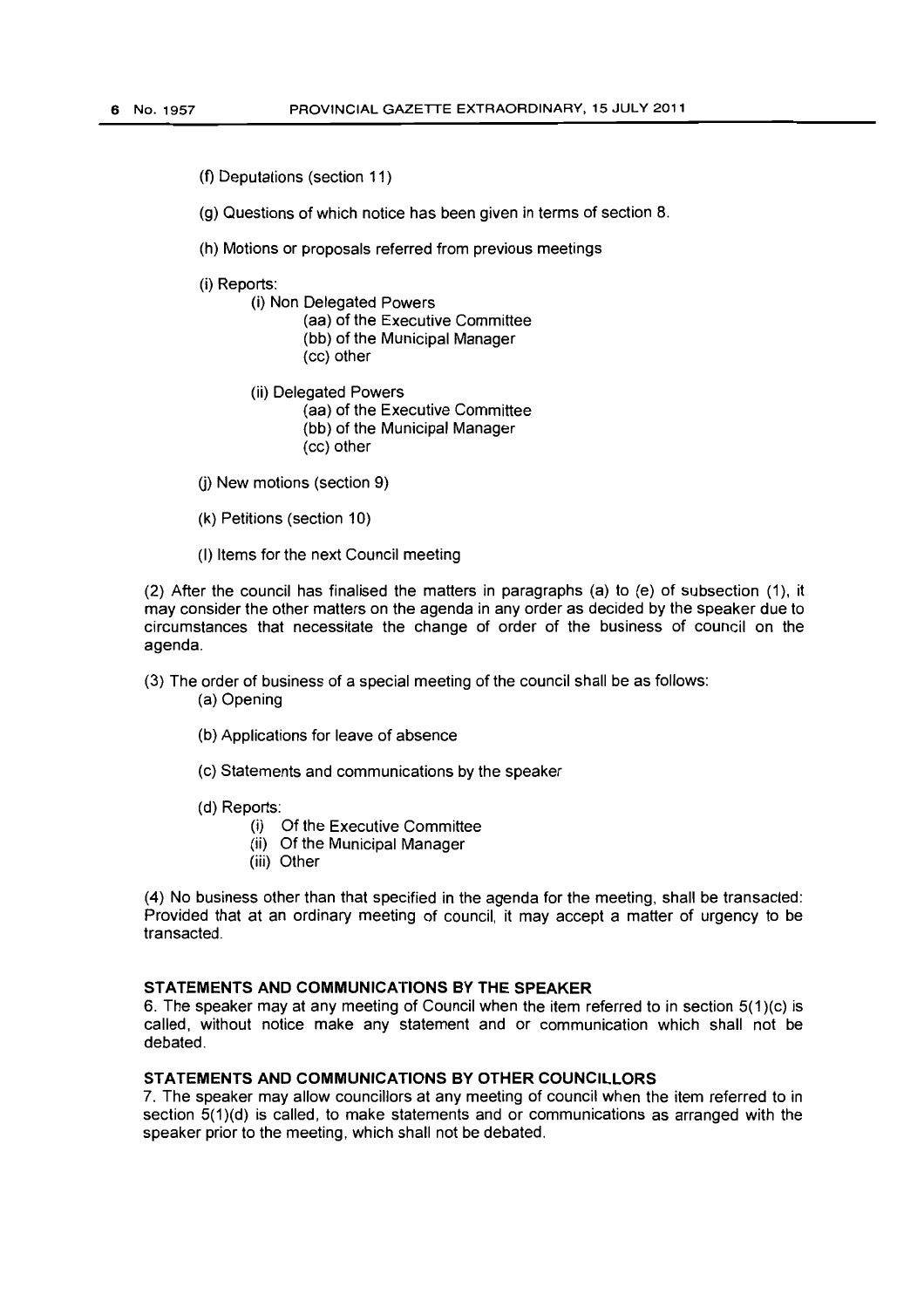## **QUESTIONS**

8. (1) (a) Subject to paragraph (b), at any ordinary meeting of council. a question concerning the general business of council. but not directly arising out of or connected with any item on the agenda, may be put without comment.

(b) Notice of such a question shall be given in writing by the councillor to the municipal manager not later than fourteen calendar days before the ordinary meeting and the municipal manager shall record such question in a register kept for such questions and shall provide a copy of such question to the speaker and the mayor.

(c) The mayor shall reply to the question put in terms of paragraphs (a) and (b), at the meeting of council: Provided that such replies may be tabled in the form of a written report as part of the agenda under the item referred to in paragraph (f) of section  $5(1)$ .

(d) A councillor who puts a question in terms of this subsection shall be entitled in due course to be furnished with a written copy of the reply by the mayor within five working days from the date of the request if the reply was not tabled as a written report in terms of paragraph (c).

(2) At any meeting a councillor may put questions directly arising out of or connected to such item for clarification and such question shall not be regarded as a speech for the purposes of these Standing Orders.

(3) The speaker shall reply to the questions in subsection (2) or the speaker shall request the mayor or municipal manger to reply to such questions.

(4) If questions in terms of this section cannot be clarified at the meeting to which such questions are put, the council may resolve that a written report be submitted to council at a next meeting for clarification.

#### **MOTIONS**

9. (1) Subject to the provisions of any other law -

- (a) every notice of motion shall be in writing and such notice shall be signed by the councillor submitting it;
- (b) a motion shall be given to the municipal manager who shall enter it in a book kept for that purpose which shall be open to inspection by any councillor;
- (c) notice of a motion shall not be specified in the notice for a meeting unless it is received at least ten days prior to such a meeting;
- (d) a motion shall lapse if the member who submitted it is not present at the meeting when such motion is being debated.

(2) At the request of a councillor who gave notice of a motion, the municipal manager shall acknowledge receipt thereof in writing.

(3) Every motion shall be relevant to the administration of or conditions in the municipality or shall deal with a matter in respect of which the municipality has jurisdiction.

(4) A motion shall only be regarded as having been submitted to the council for decision if the proposal introducing that motion was duly seconded.

(5) A councillor submitting a motion shall move such motion and shall have the right of reply.

(6) Every motion as contemplated in subsection (1)(a), shall on receipt be dated and numbered and shall be entered by the municipal manager upon the agenda in the order in which it is received: Provided that a motion amending another motion, shall be entered upon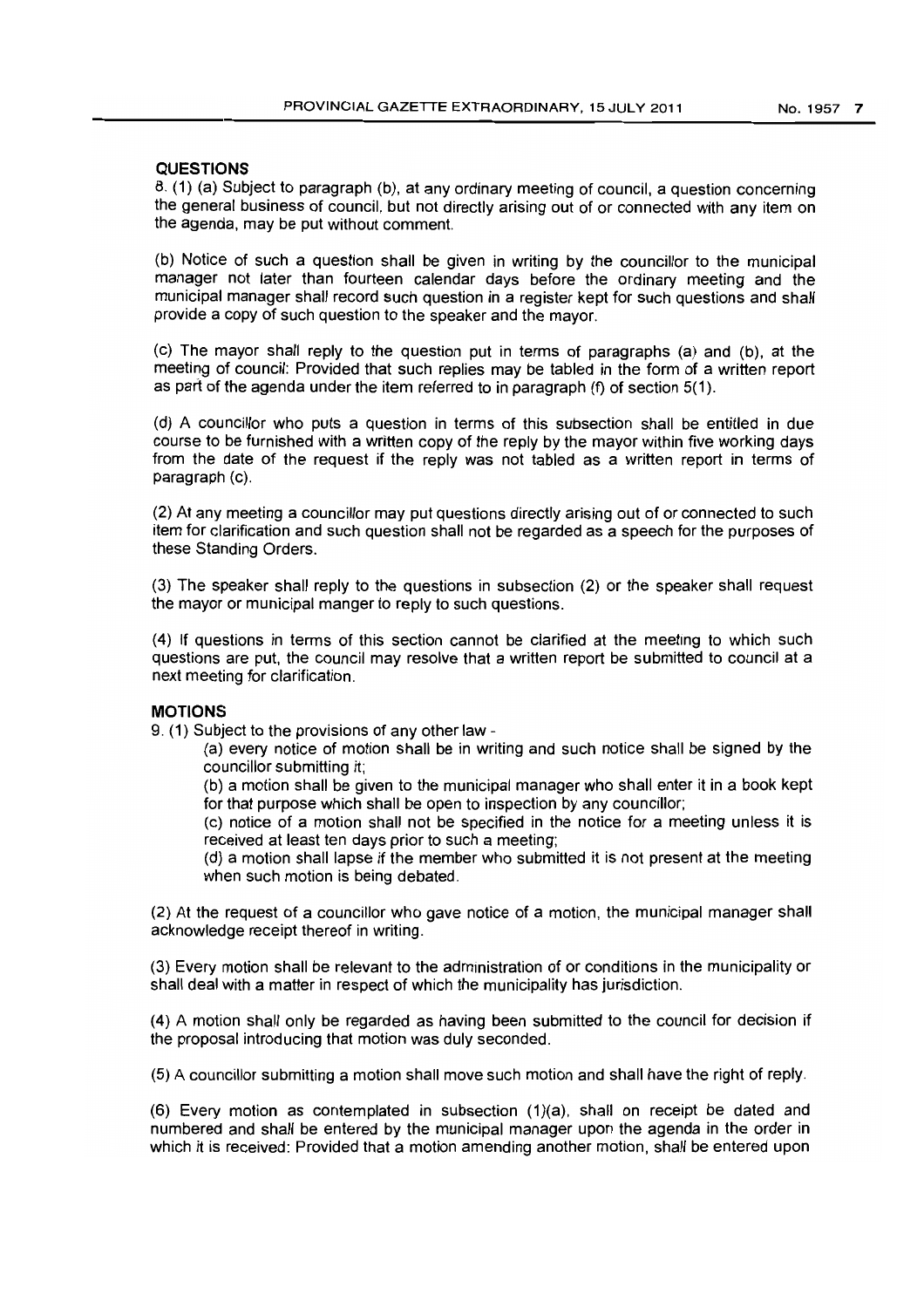the agenda immediately after the latter motion, irrespective of the time when notice of the motion to amend was given.

(7) No councillor shall have more than one motion as contemplated in subsection (1)(a) entered upon the agenda with the exception of a deferred motion, and no councillor shall move more than six motions during any calendar year.

(8) When a member moves a motion in terms of this section -

(a) which is intended to rescind or amend a resolution passed by the council taken within the preceding three months;

(b) which has the same purpose as a motion which was negated within the preceding three months;

such motions shall only be entered upon the agenda if the notice of such motion is signed by no fewer than three councillors, in addition to the councillor who proposed the motion.

(9) No councillor shall propose a motion similar to a motion which was dealt with in terms of the provisions of subsection (8) before a period of six months after it has been dealt with has elapsed.

(10) Notwithstanding the provisions of subsections (8) and (9), the council may at any time, following a recommendation by the executive committee, rescind or amend any resolution passed by it.

(11) In dealing with motions -

(a) the municipal manager shall read out the number of every motion and the name of the mover;

(b) the speaker shall ascertain which motions are unopposed and these shall be passed without debate;

and thereafter the speaker shall call the opposed motions in their order on the paper.

(12) The speaker shall disallow a motion or proposal-

(a) which in his or her opinion -

(i) might lead to the discussion of a matter already dealt with in the agenda or which has no bearing on the administration of or conditions in the municipality; or

(ii) advances arguments, expresses an opinion, or contains unnecessary factual, incriminating, disparaging or improper suggestions;

(b) in respect of which -

(i) the council has no jurisdiction; .

- (ii) a decision by a judicial or quasi-judicial body is pending; or
- (iii) which has not been duly seconded;

(c) which, if passed, would be contrary to the provisions of these by-laws or of any other law, or impractical: Provided that if such motion or proposal in the opinion of the council, justifies further investigation, it shall be referred to the executive committee.

(13) (1) A motion or proposal may be withdrawn or amended by the mover with the consent of the council which shall be given or refused without debate.

(2) After consent for the withdrawal of a motion or proposal has been granted, no councillor shall speak upon such motion or proposal.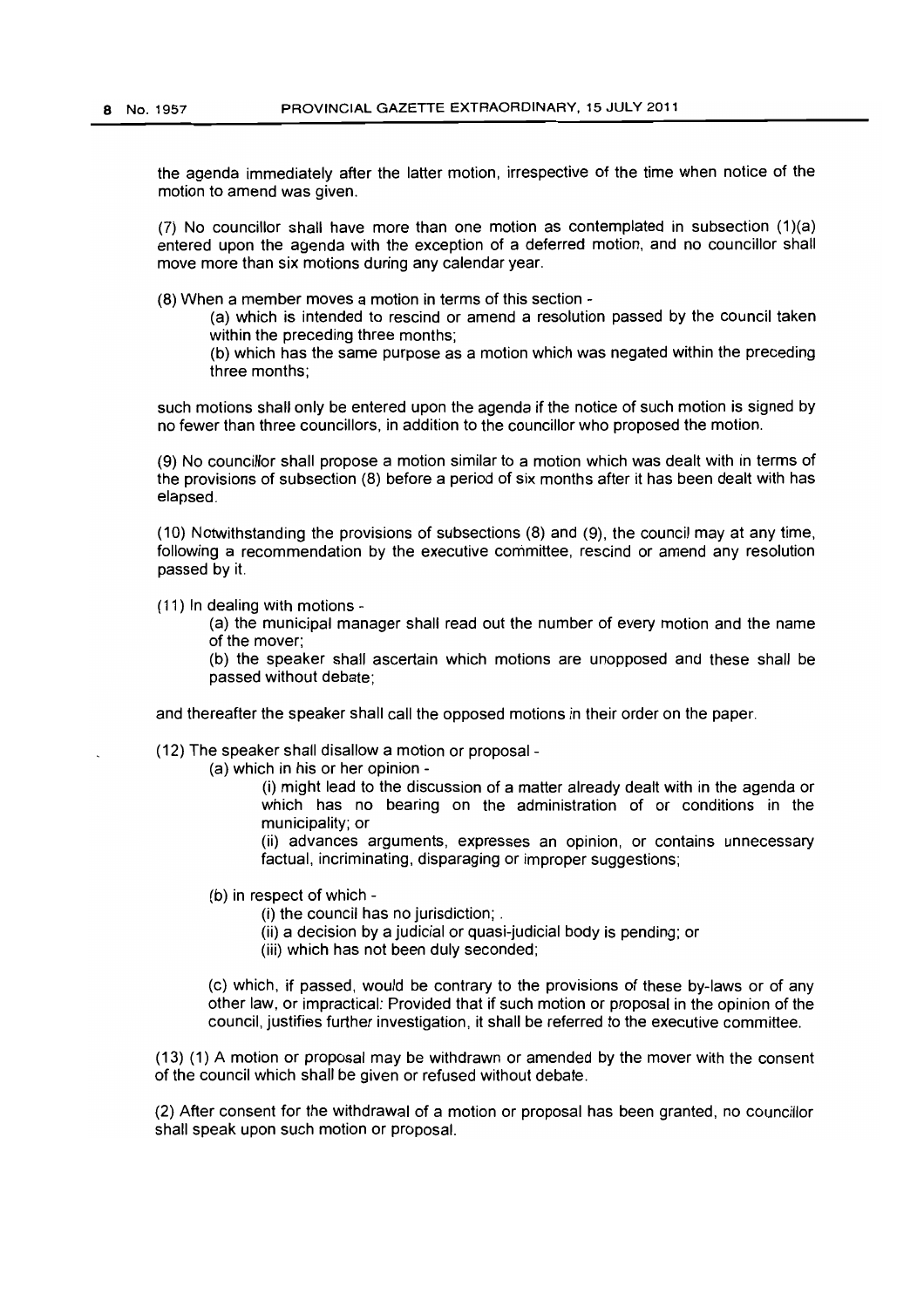(3) After consent for the withdrawal of a motion or proposal has been refused, a councillor may speak upon such motion or proposal.

## **PETITIONS**

10. (1) A councillor may submit a petition at a meeting and may briefly state the purpose thereof.

(2) Such petition shall be referred to the executive committee for consideration and a report to the council with the recommendation of the executive mayor.

#### **DEPUTATIONS**

11. (1) A deputation wishing to appear before the council shall submit a motivated written request to the municipal manager who shall submit it to the mayor and the mayor may, if deemed expedient, receive the deputation and deal with the matter raised in the written request.

(2) The mayor may, if it is considered that the matter raised is one which should be brought before the council. report to the council accordingly and if the council so decides, the deputation shall be advised to appear before the council.

(3) The speaker may allow any deputation to appear before the council without submission of a written request if, in his or her opinion, the matter concerned is of an urgent nature.

(4) A deputation shall not consist of more than five persons.

(5) Except with the consent of the council or in reply to a question from a councillor, only one member of a deputation may address the council.

(6) A member of a deputation may not address the council for more than five minutes except with the consent of the speaker, but may respond briefly to a question by a member.

#### **MINUTES OF MEETING**

12. (1) If a copy of the minutes of a meeting has been served on every member in the manner as provided in section 2 in respect of the notice of a meeting, the minutes shall be taken as read with a view to confirmation.

(2) No proposal or discussion shall be allowed on the minutes, except as to their accuracy.

(3) The minutes in relation to any item considered by the council in committee as contemplated in section 24, shall be kept separate from other minutes of the council. unless consideration of that item was finalised in open council and such minutes shall be approved by the council in committee not later than 100 days from the date on which the meeting in question took place.

#### **MOVING OF REPORT**

13. (1) The mayor or a councillor called upon by the speaker to do so, shall submit all reports to council at a meeting by requesting "That the reports be considered" and such request shall not be discussed.

(2) When the reports are being considered, the speaker shall put the recommendations in that part of the reports in respect of which there are no delegated powers, seriatim, unless for a good cause he or she sees fit to vary their order.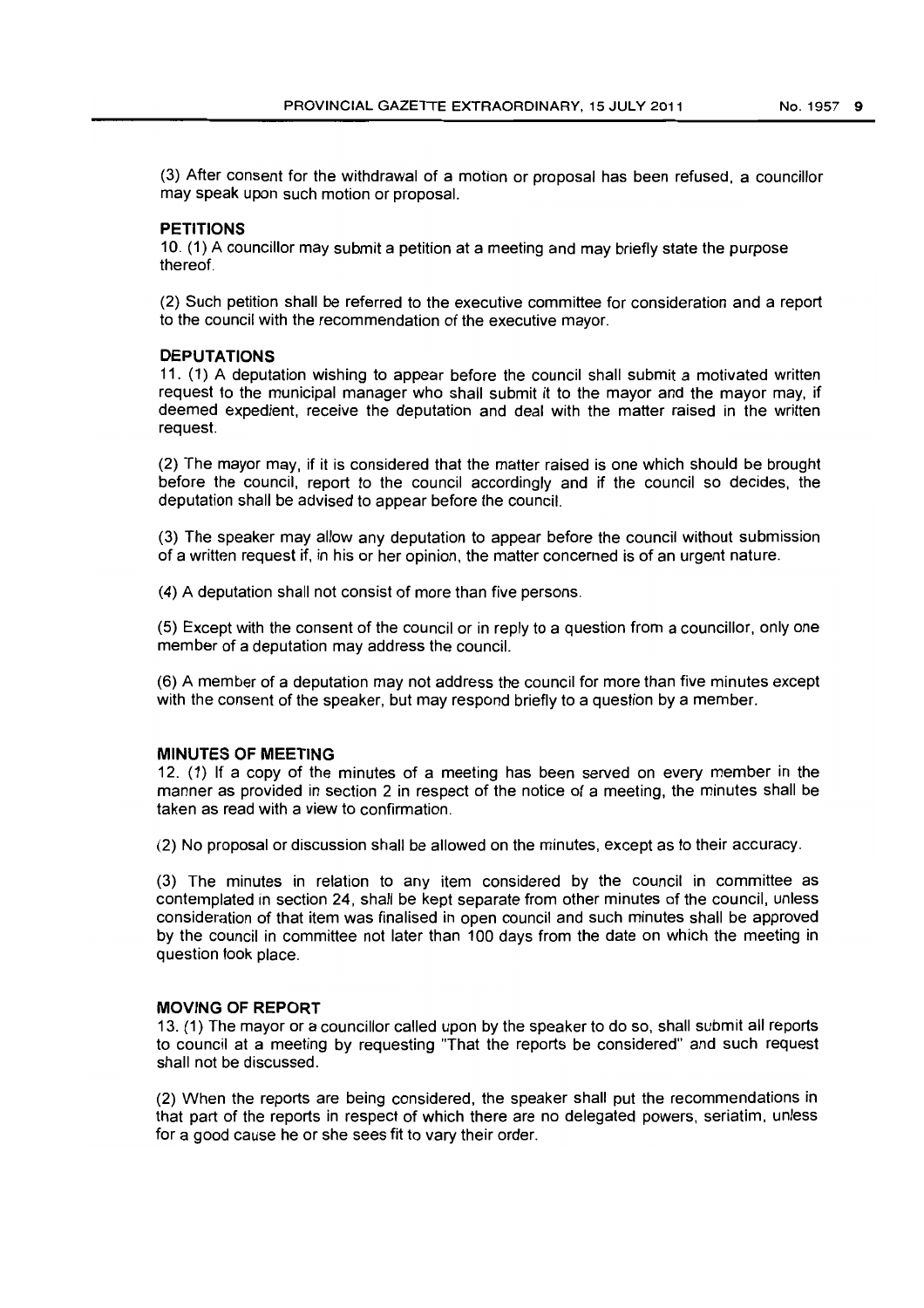(3) The recommendations in the reports to council as mentioned in subsection (2) shall be deemed to have been proposed and seconded.

(4) When a recommendation contemplated in subsection (2) has been adopted, such recommendation shall become a resolution of the council.

(5) Any councillor who disagrees with a resolution may request that his or her opposition to a resolution and his or her reason therefor, be minuted, after which the Director: Corporate Services shall minute or cause to be minuted such opposition and reason.

(6) After the matters in respect of which there are no delegated powers have been dealt with, the speaker shall permit debate of the matters delegated to the executive committee, a committee, councillor or employee: Provided that-

(a) such debate shall be limited to a period not exceeding one hour or such extended period as the council may determine;

(b) a councillor, except the mayor, shall not speak on such matters for longer than ten minutes;

(c) no other proposal shall be submitted during such debate, except a proposal that the executive committee, a committee, councillor or employee be requested to reconsider a resolution;

(d) during such debate a councillor may request that his or her opposition to a resolution in respect of which the executive committee has delegated powers, and his or her reason therefor, be minuted after which the director: corporate services shall minute or cause to be minuted such opposition and reason.

(7) The speaker or a councillor as contemplated in subsection (1) may -

(a) with the consent of the majority of the councillors present, which shall be granted or disallowed without debate, withdraw any item;

(b) subject to the provisions of section 15, amend any item, with the consent of all the members of the relevant committee present if applicable, and of the majority of the members present, which shall be granted or disallowed without debate.

(8) If the speaker or a councillor contemplated in subsection (1) takes part in the debate concerning any item in the report, he or she shall close the debate on such item: Provided that the speaker or councillor concerned may nominate another councillor who, in his or her opinion, is more conversant with the item being debated, to close the debate on his or her behalf, irrespective of whether such councillor had previously taken part in the debate on that item.

#### **CONSIDERATION OF THE BUDGET**

14. Notwithstanding anything to the contrary in these by-laws, the following provisions shall apply when the budget is considered by the council:

(1) No proposal which is designed to increase or decrease the estimated revenue or expenditure of the council shall be put to the vote before the debate on the budget has been closed.

(2) After the debate on the budget has been closed, the speaker shall put to the vote the proposals contemplated in paragraph (1), in the order in which they were proposed.

(3) After all the amendments have been dealt with, and if any proposal contemplated in paragraph (a) has been accepted, the budget shall not be deemed to have been amended by the proposal thus accepted, but the meeting shall be adjourned to a date and time determined by the speaker.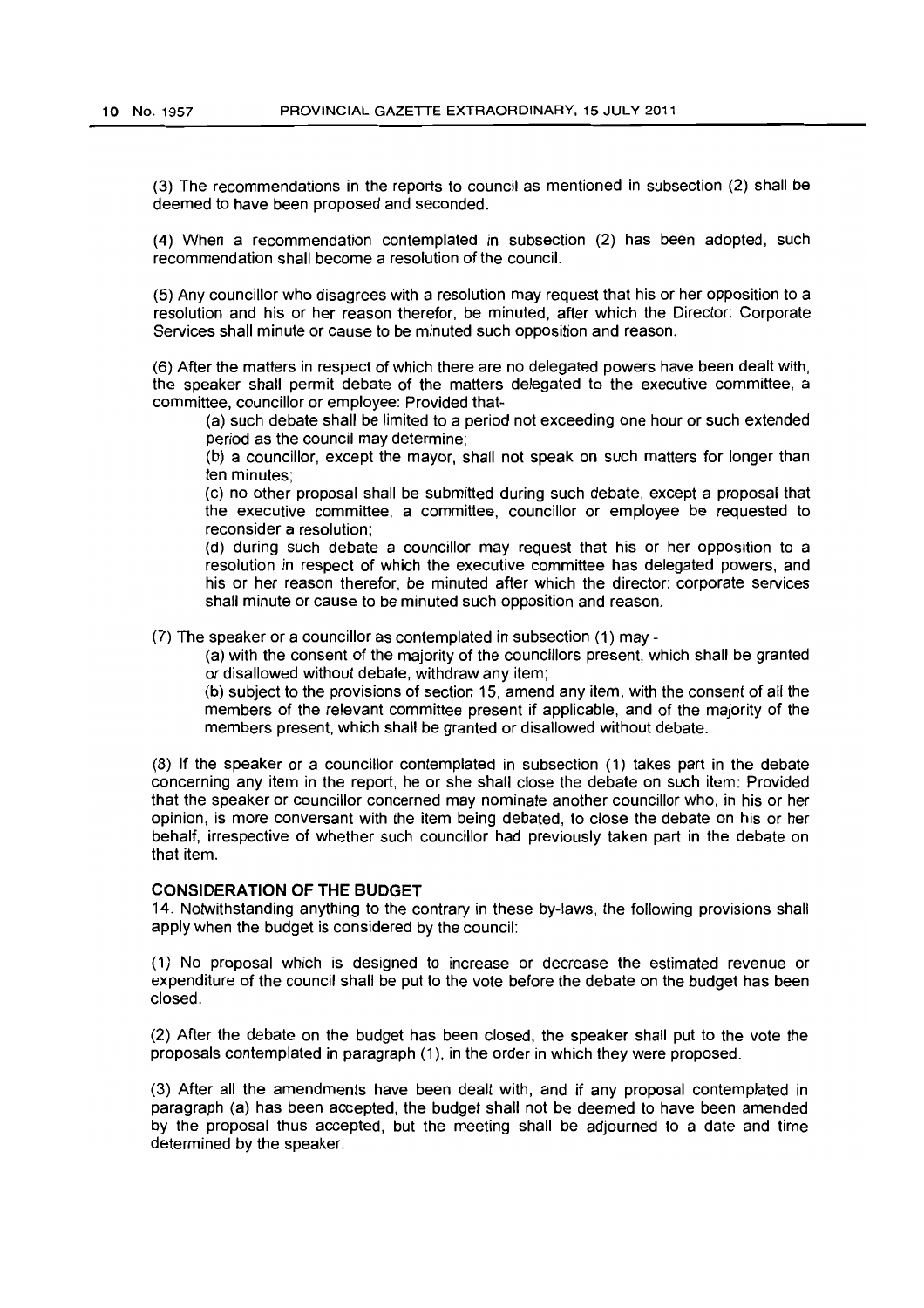(4) After an adjournment in terms of paragraph (3). the executive committee shall investigate the implications of every proposal accepted and shall report thereon to the council when the meeting resumes.

(5) After the executive committee has reported in terms of paragraph (4)-

(i) the speaker shall permit debate on the proposals accepted;

(ii) thereafter. he or she shall put every such proposal to the vote again. and if such proposal is accepted. the budget shall be amended in accordance with that resolution.

# MOTIONS HAVING FINANCIAL IMPLICATIONS OR INVOLVING LEGISLATION

15. If a motion -

(a) has the effect of increasing the expenditure or of reducing the revenue of the council. or if it involves expenditure not provided for in the estimates. it shall be referred to the executive committee for investigation and report to the council; or (b) would. if adopted. amend these Standing Orders, or introduce or amend any legislation, it shall, before being put to the vote, be referred to the executive committee for a further report.

# PROPOSALS DURING THE COURSE OF A MEETING

- 16. (1) During the course of a meeting no further proposal shall be received except
- (a) to amend a motion or proposal;
- (b) that the council now adjourns;
- (c) that a debate be adjourned;
- (d) that a matter be referred back;
- (e) that the motion or proposal be now put to the vote;
- (f) that the council proceeds to the next business;
- (g) that the public or the press be excluded from any or all meetings or part of a meeting;
- (h) that the council goes in or out of committee;
- (i) that a provision of these standing orders be suspended;
- (2) Every proposal in terms of subsection (1) shall be seconded.

(3) A proposal in terms of subsection (1) and any seconding thereof, shall, subject to the provisions of section 16(1), not be regarded as a speech for the purpose of these standing orders.

(4) Any proposal in terms of subsection (1) shall be dealt with in accordance with the applicable provisions of sections 17 to 26.

(5) Nothing in this section shall affect the right of the speaker. on his or her own initiative or at the request of a councillor. to adjourn a meeting temporarily for a period not exceeding two hours.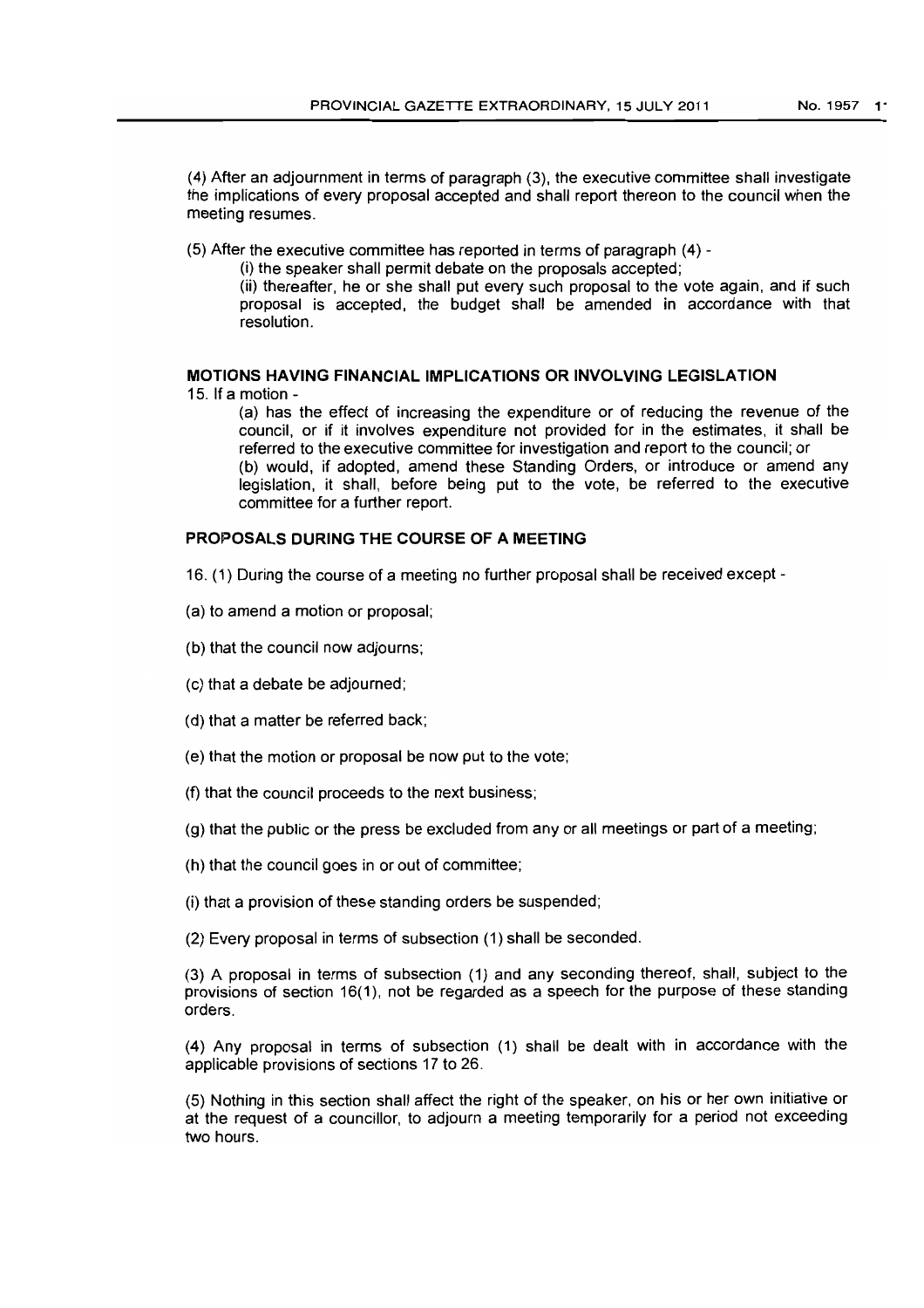#### **AMENDMENT OF MOTION OR PROPOSAL**

17, (1) Every amendment proposed in terms of section 16(1)(a), shall be relevant to the motion or proposal in respect of which it is proposed and shall be proposed during the course of a speech contemplated in section 29.

(2) No amendment to an amendment shall be proposed.

(3) An amendment shall be reduced to writing, signed by the mover and handed to the municipal manager.

(4) An amendment shall be read before being proposed.

(5) No councillor shall be entitled to propose more than one amendment to any original motion or proposal.

(6) (a) More than one amendment of a motion or proposal may be proposed and, subject to the provisions of subsection (8), all amendments proposed shall be put to the vote at the closure of the debate on such motion or proposal.

(7) (a) The speaker shall reject any amendment that constitutes a direct negation of the original motion or proposal.

(b) The provisions of sections 9(12)(b). (c) and (d), and 15 apply mutatis muntandis to a proposal in terms of this section.

(8) After all the amendments have been put to the vote as contemplated in subsections (6) and (7), the original motion or proposal, as amended, if any amendment has been adopted, shall be put to the vote.

#### **ADJOURNMENT OF MEETING**

18. (1) A councillor may at any time except during the course of a speech by another councillor or while a vote is being taken, verbally propose that the council now adjourns.

(2) The proposer, one councillor in opposition thereto and the speaker may speak on the proposal for a period not exceeding five minutes each, but the seconder shall not speak further than formally seconding it.

(3) A proposal contemplated in subsection (1) shall be put to the vote without further debate.

(4) If the proposal is accepted, the council shall forthwith adjourn: Provided that the speaker may direct that unopposed business shall be disposed of before the adjournment.

(5) If the proposal that the council now adjourns is rejected, the speaker shall not allow another such proposal until a period of half an hour has elapsed after such rejection.

(6) A councillor may not on the same day propose or second more than one proposal for adjournment during the course of anyone meeting of the council.

(7) Any business uncompleted at an adjournment shall be dealt with at the next ordinary meeting, unless the council decides otherwise or the speaker convenes a special meeting to dispose thereof.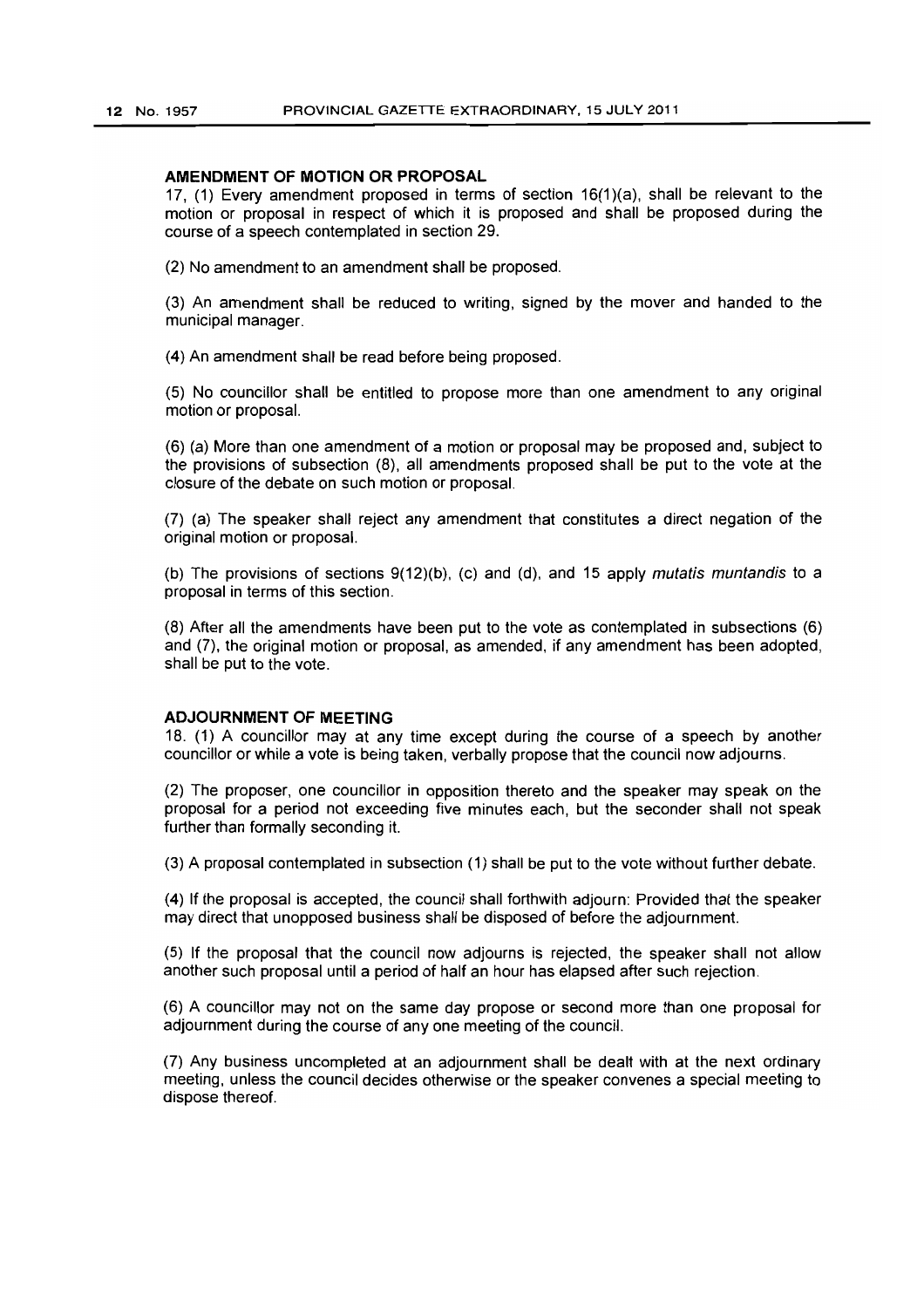(8) If a proposal to adjourn a meeting has been accepted, the councillor who proposed the adjournment shall be entitled to speak first when the matter under discussion at the adjourned meeting, is considered.

(9) If a meeting is adjourned to a date not exceeding fourteen days after the date of adjournment, notice of the adjourned meeting need not be given in terms of section 2.

#### **ADJOURNMENT OF DEBATE**

19. (1) A councillor who has not yet participated in a debate on a matter under consideration may, at the conclusion of any speech, verbally propose that the debate be adjourned.

(2) The proposer and the mayor may speak on the proposal for a period not exceeding five minutes each, but the seconder shall not speak further than formally seconding it.

(3) Save as is provided in subsection (2), no debate shall be permitted on such proposal except with regard to the period of adjournment.

(4) If such proposal is accepted, the meeting shall proceed to the next business on the agenda, and the discussion of the adjourned debate, unless otherwise resolved, shall be resumed at the next ordinary meeting.

(5) On the resumption of the adjourned debate the councillor who proposed the adjournment shalt be entitled to speak first.

(6) If a proposal that a debate be adjourned is rejected, the speaker shall not allow another such proposal until a period of half an hour has elapsed after such rejection.

(7) A councillor may not propose or second more than one proposal for the adjournment of the debate during the course of the debate.

#### **REFERENCE BACK**

20. A councillor may, during the course of his speech on any matter, verbally propose that the matter or any aspect thereof be referred to the executive committee for further consideration and report to the council.

#### **MATTERS TO BE PUT TO THE VOTE**

21. (1) A proposal that the matter be now put to the vote, may be made verbally at the close of any speech.

(2) The proposer may speak on the proposal for a period not exceeding five minutes, but the seconder may not speak further than formally seconding it.

(3) (a) A proposal that the matter be now put to the vote shall be put to the vote without further debate except that the mover or proposer of the original motion or proposal shall have the right to respond to the original motion or proposal.

(b) If a proposal that the matter be now put to the vote is accepted, any proposal to amend the original motion or proposal as well as the original motion or proposal shall be put to the vote forthwith.

(4) If a proposal that the matter now be put to the vote is rejected, the speaker shall not allow another such proposal on the same matter until a period of half an hour has elapsed after such rejection.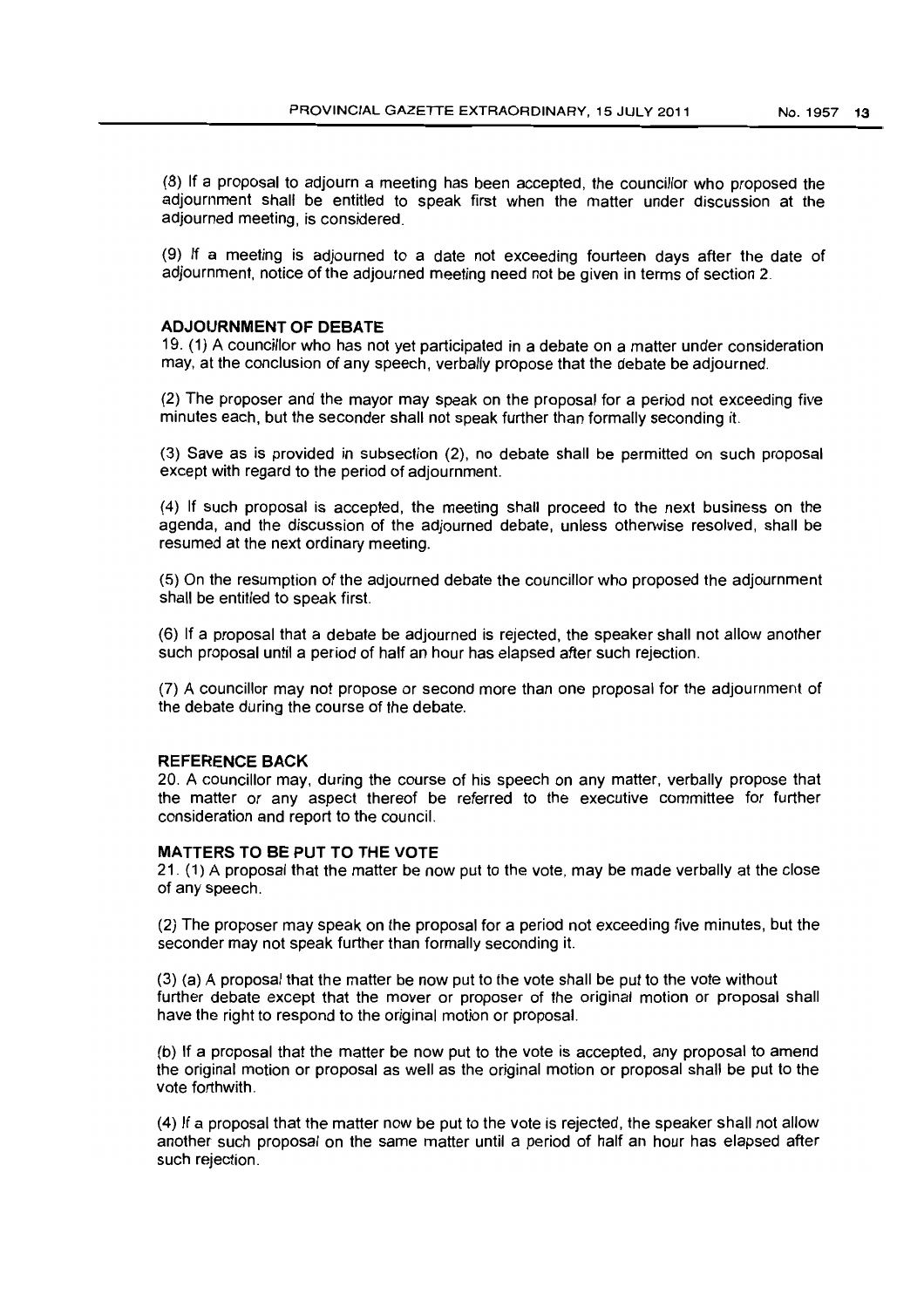#### COUNCIL PROCEEDS TO THE NEXT BUSINESS

22. (1) A proposal that the council proceeds to the next item of business may be proposed verbally at the close of any speech.

(2) Such proposal shall be put to the vote without debate except that the mayor may speak on the proposal for a period not exceeding five minutes, and, if accepted, the matter under discussion shall not be included in the agenda of a subsequent meeting within a period of six months, unless it is reinstated on the recommendation of the executive mayor.

(3) If a proposal that the council proceeds to the next item of business is rejected, the speaker shall not allow another such proposal in respect of the same item until a period of half an hour has elapsed after such rejection.

#### PRESENCE OF PUBLIC AND MEDIA

23. (1) In terms of section 20(1) of the Municipal Systems Act, all meetings of council and those of its committees are open to the public, including the media and the council or such committee may not exclude the public, including the media, from a meeting, except when circumstances in paragraphs (a) and (b) of section 20(1) prevail.

(2) In terms of paragraph (b) of section 20(1) of the Municipal Systems Act the following circumstances are specified, in which the council or its committees may close a meeting to the public, including the media, if the council is of the opinion that it would not be in the public interest that any item of business which relates to -

(a) any-

(i) legal proceedings;

(ii) arbitration proceedings;

(iii) negotiations in connection with property, to which the council is or may become a party;

(b) the appointment, emoluments, misconduct or removal of any employee of the council;

(c) any other matter which, in the opinion of the council, may be prejudicial to the council or the inhabitants of the municipality;

be dealt with in the open council or committee.

#### COUNCIL IN COMMITTEE

24. (1) Notwithstanding anything to the contrary in these Standing Orders, a councillor may-

(a) at any time propose that the council resolves to go into committee; or

(b) if the council is in committee as contemplated in paragraph (a), propose that for the further consideration of the item concerned, the council resolves to go out of committee.

(2) (a) The proposer, one member opposed to the proposal and the speaker may each speak on a proposal in terms of subsection (1) for a period not exceeding five minutes and shall restrict his or her speech to the reasons why the council should or should not resolve to go into or out of committee, as the case may be, but the seconder shall not speak further than formally seconding the proposal.

(b) The speaker may, if in his or her opinion information is disclosed or is about to be disclosed during a speech referred to in paragraph (a) which may be prejudicial to the council or the inhabitants of the region, direct the councillor concerned to discontinue such speech forthwith.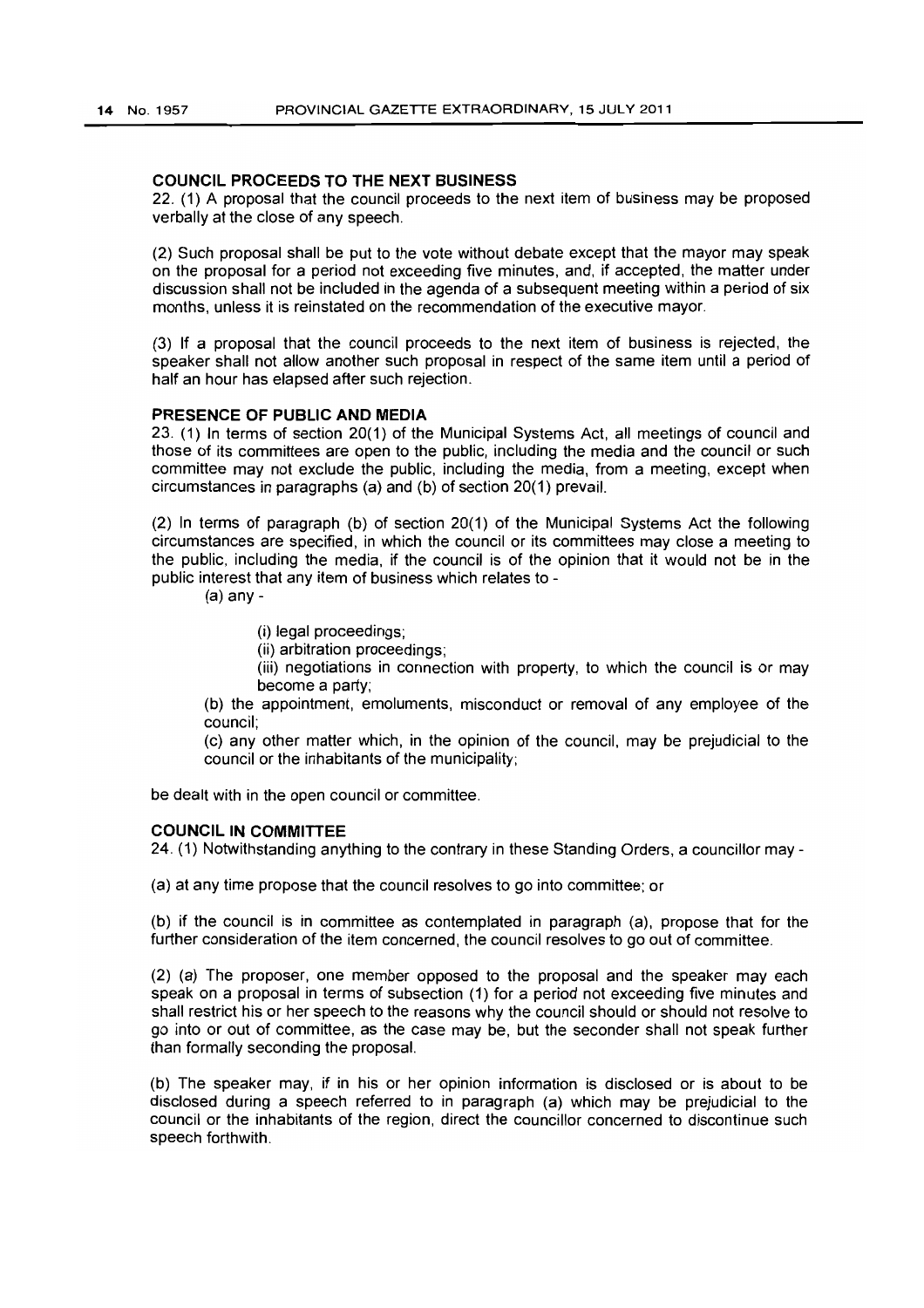(3) Notwithstanding the provisions of section 16, the speaker may, in the notice of any meeting of section 2 or at the commencement or during the course of any meeting, direct that the council goes into committee for the entire meeting or any part thereof, whereupon it shall be deemed that the council has resolved to go into committee in accordance with such directive.

(4) If a proposal to go into committee is adopted, all members of the public and media, if present, and all officials of the council, except the municipal manager and those persons or officials allowed by the speaker to remain, shall leave the place of the meeting.

(5) (a) When the council is in committee, the provisions of these Standing Orders, except in so far as they are contrary to this section, shall apply.

(b) If the council resolves to go into or out of committee during the debate on an item of business, the further debate on that item either in or out of committee, shall for all purposes be a continuation of the proceeding debate on that item.

(6) If the council resolves to go into committee for consideration of an item on the agenda or part of a meeting, the council shall at the conclusion of the consideration of the item or after the conclusion of the part of the meeting concerned, revert to the consideration of further business out of committee.

(7) A decision of the council in committee shall be a decision of the council.

(8) The minutes relating to any item considered by council in committee or a meeting in committee shall, unless consideration of the item was concluded out of committee, be kept separate from the other minutes of the council.

(9) The minutes referred to in subsection (8) shall be considered by the council in committee. The council shall immediately, prior to such consideration, be deemed to have resolved to go into committee and the provisions of this section shall apply mutatis mutandis.

(10) No member of the public or the media may inspect the minutes referred to in subsection (8).

#### **SUSPENSION OF STANDING ORDERS**

25. (1) A member may, except during the course of a speech, propose that any provisions of sections 8, 10, 11, 16(1), 18 to 22 inclusive and 27 to 29 inclusive, be suspended in respect of one item specified by him or her.

(2) The proposer, one councillor opposing the proposal and the speaker may each speak on such proposal for not more than five minutes but the seconder shall not speak further than formally seconding the proposal.

(3) Such proposal shall be put to the vote without further debate.

#### **POWERS AND PRECEDENCE OF SPEAKER**

26. (1) The speaker shall have all powers reasonably required to control the conducting of a meeting and may for such purpose issue directives to any councillor.

(2) Whenever the speaker speaks or rises during a meeting, any councillor then speaking or intending to speak shall resume his or her seat and all councillors shall be silent so that the speaker may be heard without any interruption.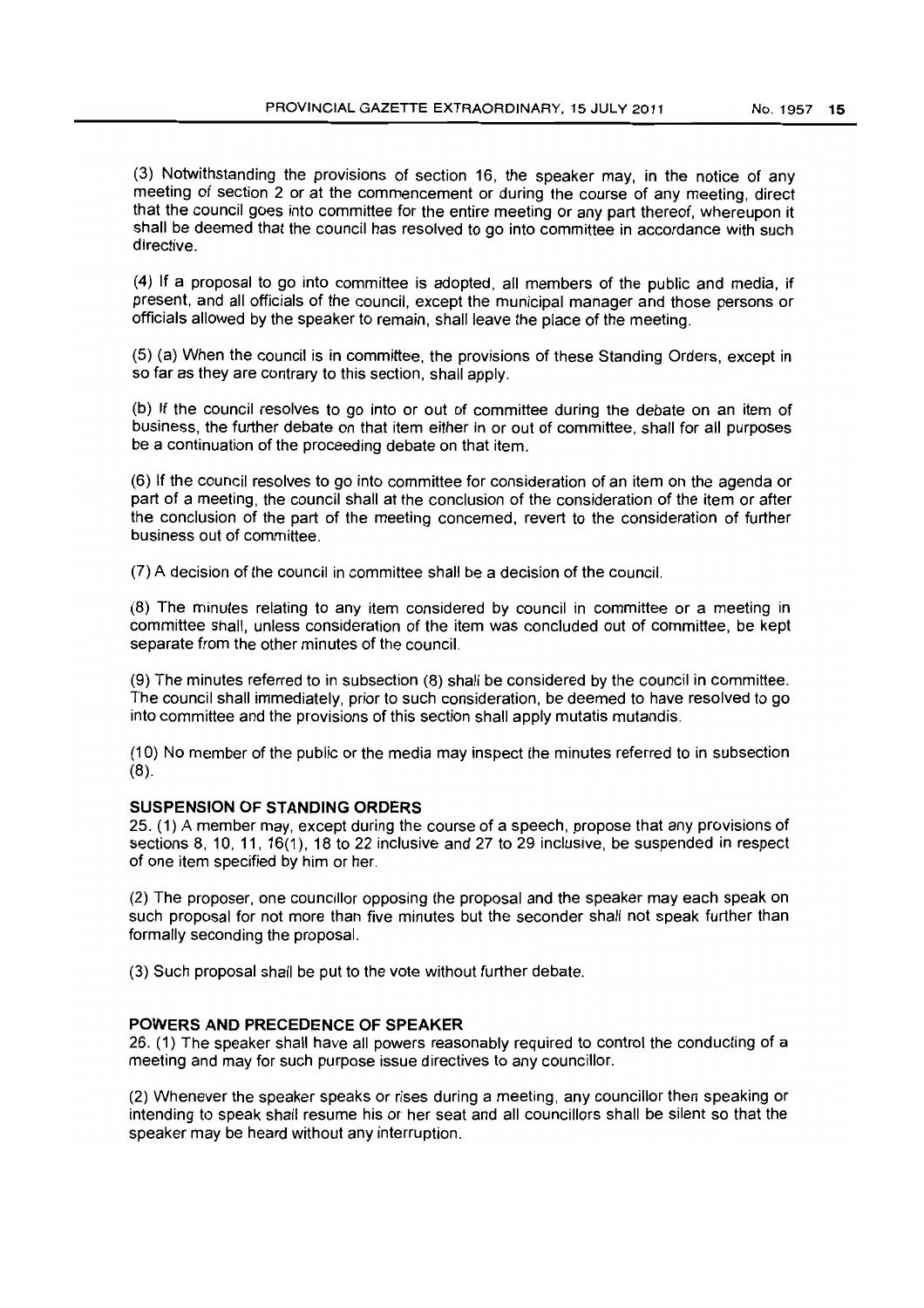#### COUNCILLORS TO STAND

27. (1) On announcing the entrance of the Speaker, all councilors should stand.

(2) If a councillor who is not speaking, rises his or her hand on a point of order. personal explanation or to submit a proposal and such councillor is addressed by the speaker. the councillor then speaking shall be silent until the speaker has given a ruling.

#### LENGTH OF SPEECHES

28. (1) Subject to the provisions of sections 18 to 25 inclusive. a councillor may not speak for more than ten consecutive minutes on anyone motion or proposal: Provided that this subsection shall not apply to the speaker of the council: Provided further that the mayor or the chairperson of a committee or person acting on his or her behalf may. when replying to a debate as contemplated in section 13(5) speak for more than 30 minutes.

(2) The provisions in this section shall not be applicable to the councillor introducing the estimates of income and expenditure of the council or when he or she replies to the debate thereon.

#### COUNCILLOR MAY SPEAK ONCE ONLY

29. (1) Subject to any provision to the contrary in these Standing Orders. a councillor may not address the council more than once on any motion or proposal.

(2) (a) Subject to any provision to the contrary in these Standing Orders, the mover of a motion or the proposer of the proposal or councillor contemplated in section 13(5), may speak on the motion or proposal and reply to the debate but in replying he shall strictly confine himself or herself to answering the previous speakers and shall not introduce any new matter into the debate.

(b) Such reply shall conclude the debate.

#### **RELEVANCE**

30. A councillor who speaks shall confine his or her speech strictly to the motion or proposal under discussion or an explanation or a point of order and no discussion shall be allowed -

(a) that shall anticipate any matter on the agenda; or

(b) on any matter in respect of which a decision by judicial or quasi-judicial body or commission of inquiry is pending.

#### POINTS OF ORDER

31. (1) Any councillor. whether he or she has spoken on the matter under discussion or not, may rise-

(a) on a point of order. with a view to drawing attention to any departure from these Standing Orders or any law;

(b) in personal explanation. in order to explain some essential part of his or her former speech which may have been misunderstood, and a councillor so rising shall be entitled to be heard forthwith. unless the speaker rules the point of order or explanation not permissible.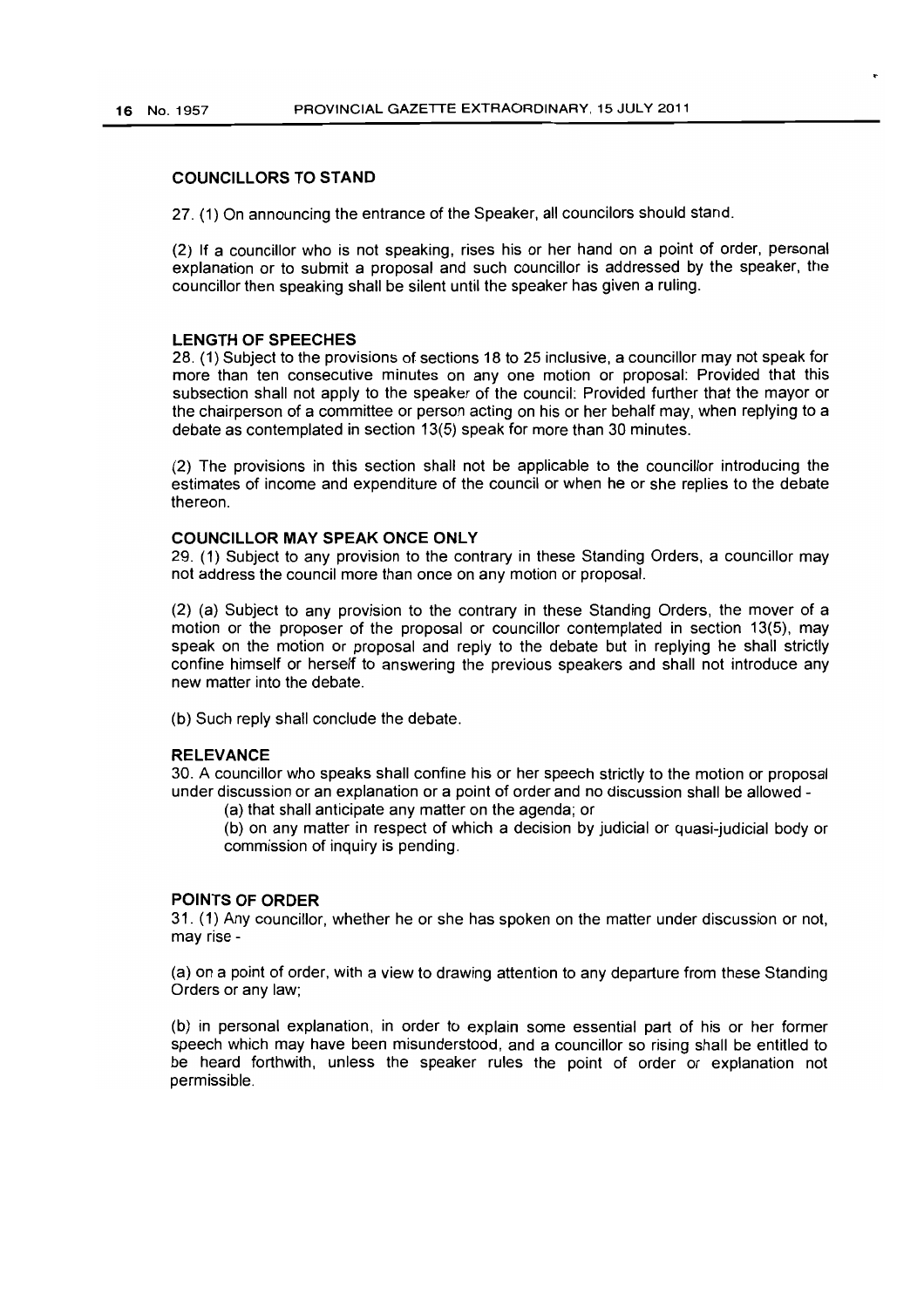#### **UNOPPOSED BUSINESS**

32. (1) When a meeting has been in progress for not less than two hours the speaker may interrupt the proceedings and direct that the council proceeds forthwith to dispose of unopposed business.

(2) After the disposal of such business the proceedings shall be resumed at the point of interruption.

# **MODE OF VOTING**

33. (1) Whenever a vote is taken, every motion or proposal shall be submitted to the council by the speaker who shall call upon the councillors to indicate by a show of hands whether they are for or against it, and he or she shall thereupon declare the result of voting.

(2) After the speaker has declared the result of the voting in terms of subsection (1), a councillor may demand -

(a) that his or her vote be recorded against the decision; or

(b) a division, by rising and putting such demand to the speaker.

(3) When a division in terms of subsection (2)(b) is demanded, the speaker shall accede thereto, and a bell shall be rung for at least one minute, whereupon all entrances to the chamber shall be closed, and no member shall thereafter leave or enter the council chamber until after the result of the division has been declared.

(4) After expiry of the period specified in subsection (3), the motion or proposal shall again be put to the vote by the speaker in the manner provided for in subsection (5) and thereafter he or she shall declare the result of the division.

(5) A division shall take place in the manner prescribed in subsection (1) and the vote of each councillor shall be taken separately by name and recorded in the minutes by the director: corporate services.

(6) When a division takes place in accordance with the preceding provisions, every councillor present, including the speaker, shall be obliged to record his or her vote for or against the motion or proposal.

(7) A councillor demanding a division shall not leave the council chamber before such division has been taken.

(8) Should there be an equality of votes in respect of a proposal, except a proposal as contemplated in section 16. which is being put in terms of subsection (1) or (4) and the speaker refuses to record his or her casting vote as contemplated in terms of section 30(4) of the Municipal Structures Act, the matter shall be referred back to the executive committee for consideration and recommendation to Council.

#### **MAINTENANCE OF ORDER AT MEETINGS**

34. (1) Any person, other than a councillor, who misbehaves himself or herself, behaves in an improper manner or interrupts the proceedings at any meeting shall, if the speaker so directs, leave the place where the meeting is held, failing which the speaker may direct that he or she be removed.

(2) (a) If a councillor misbehaves himself or herself, behaves in an improper manner or hinders the business of any meeting or challenges any ruling of the speaker or declines to withdraw any expression when required to do so by the speaker, or indulges in tedious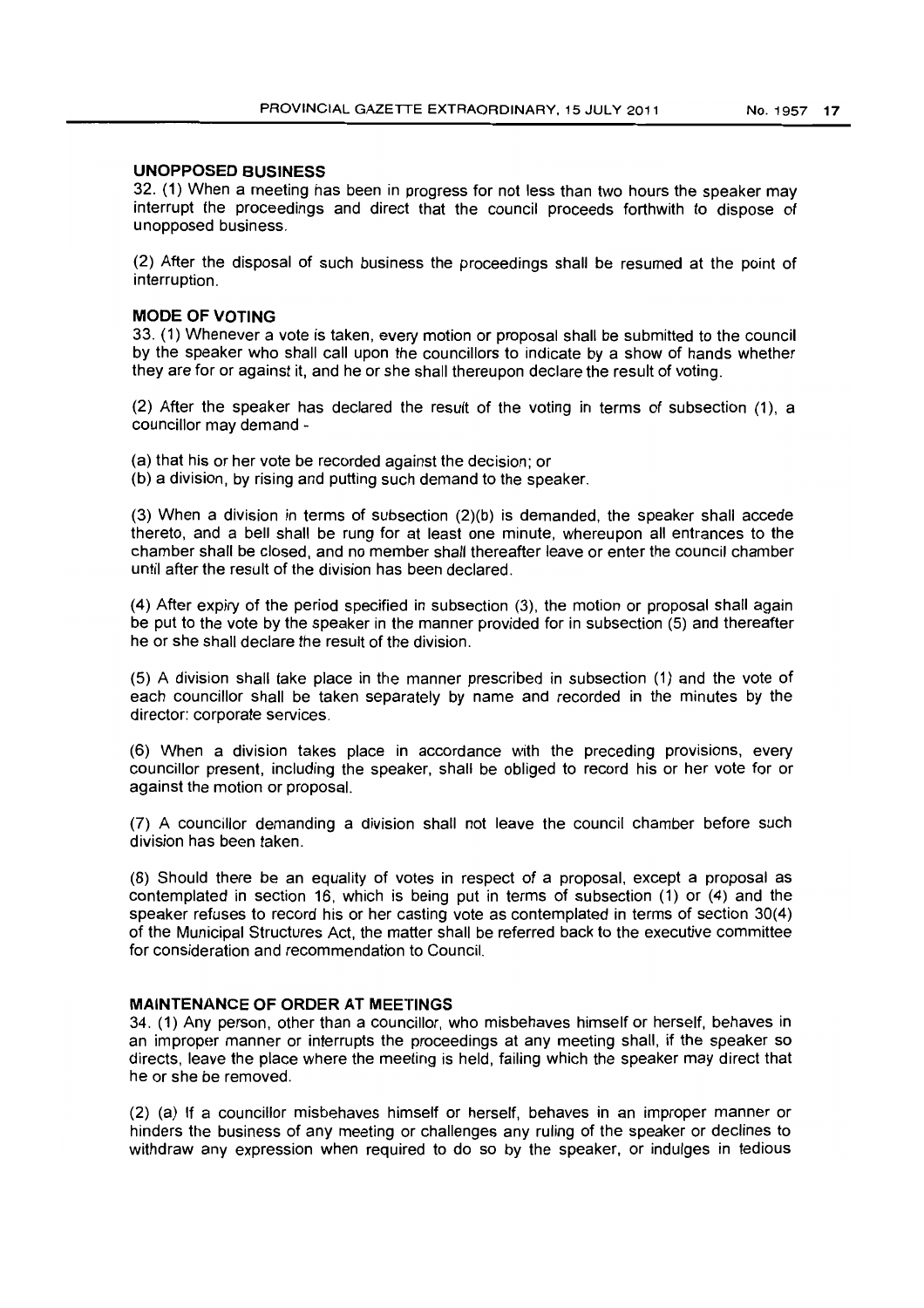repetition or unbecoming language, or commits any breach of these Standing Orders, the speaker shall direct such member to conduct himself or herself properly and if speaking, to discontinue his speech and resume his or her seat.

(b) In the event of a persistent disregard of the directives of the speaker, the speaker shall direct such councillor to retire from the place where the meeting is held for the remainder of the meeting, failing which the speaker may direct that he or she be removed.

#### **INTERPRETATION OF STANDING ORDERS**

35. (1) Any councillor may request that the ruling of the speaker as to the interpretation of the Standing Orders be recorded as the minutes and a register of such rulings shall be kept by the director: corporate services.

(2) The speaker shall sign the entry in the register referred to in subsection (1), of each ruling given by him or her.

(3) A councillor who has made a request in terms of subsection (1) may orally during that meeting or within five days thereof in writing require the municipal manager to submit the matter to the executive committee, in which event the executive committee shall consider the ruling and report thereon to the council.

(4) The council may, on the recommendation of the executive committee, direct that the ruling of the speaker be amended or substituted.

(5) If the ruling of the Speaker is amended or substituted in terms of subsection (4), the executive committee shall make a recommendation to the council on that matter.

# **PART III: EXECUTIVE COMMITTEE**

#### **BUSINESS AND PROCEEDINGS**

36. (1) As the mayor in terms of section 50(1) of the Municipal Structures Act decides when and where the executive committee meets, the mayor must give written notice of every meeting of the executive committee not less than seven calendar days before the meeting, to each member of the executive committee: Provided that when a special meeting must be convened due to urgent matters, the written notice may be given not less than one calendar day before the meeting: Provided further that if a majority of the members request the Mayor in writing to convene a meeting of the executive committee the mayor must convene a meeting at a time set out in the request.

(2) No meeting of the Executive Committees may be held during a meeting of Council without Council's consent.

(3) If both the Mayor and the Deputy Mayor are absent from a meeting and there is a quorum, the members present must elect another member to preside at the meeting.

(4) The Director Corporate Services must keep an attendance register in which every member of the Executive Committee who attends meetings of the committee must sign his/her name.

(4) No person, other than a member, may participate in a meeting except at the request or with the permission of the committee.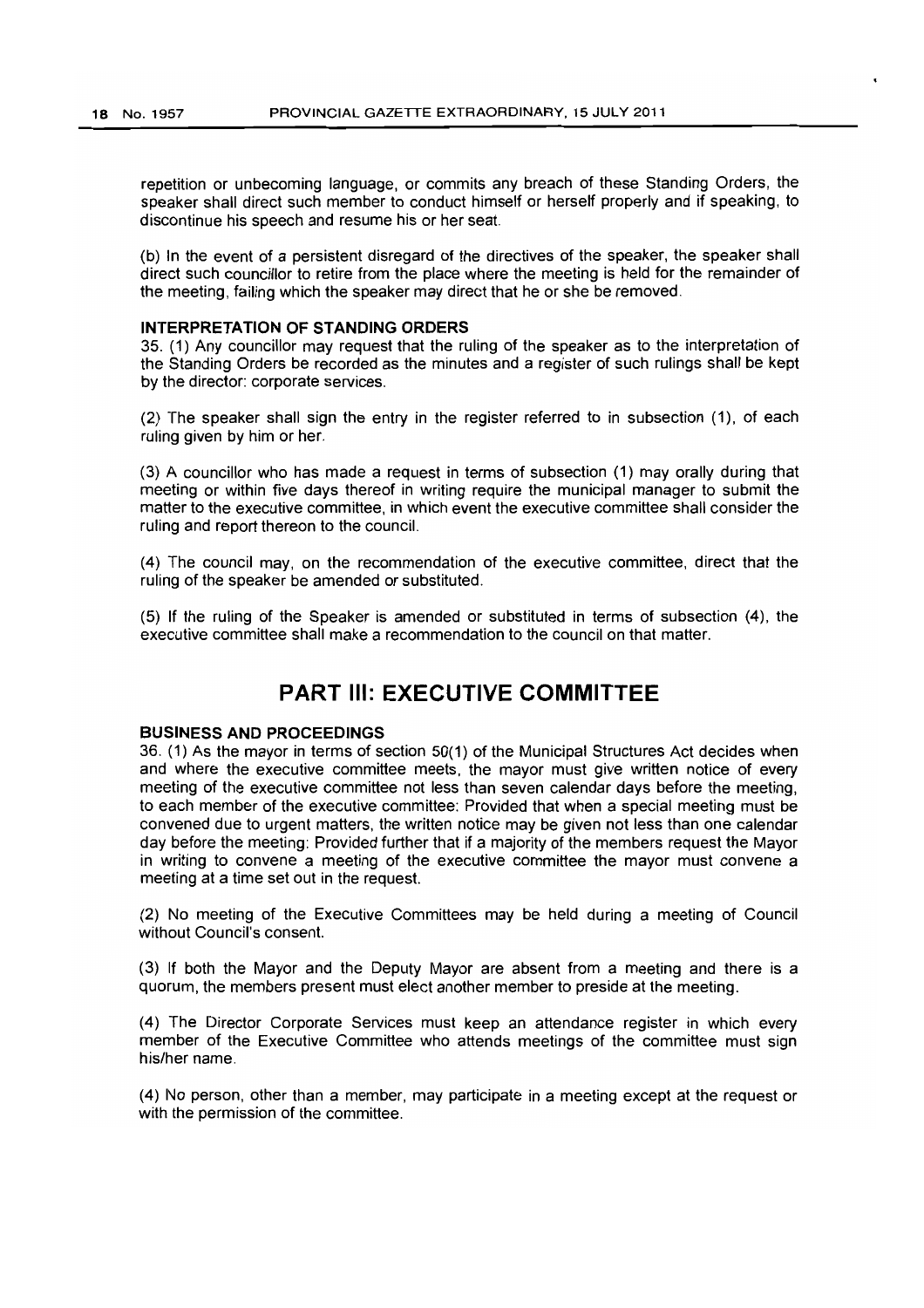(5) Whenever a person who is not a member of the Executive Committee participates in a meeting of the committee, he/she must enter his/her name in the attendance register in a separate column that is provided for that purpose.

(6) A person who was requested or permitted by the Executive Committee to participate in the committee may with the permission of the Mayor, speak at the meeting.

(7) A majority of the members of the Executive Committee constitutes a quorum for a meeting.

(S) A question before the committee is decided if there is agreement among at least the majority of the members present at the meeting.

(9) If on any question there is an equality of votes, the member presiding must exercise a casting vote in addition to that member's vote as a member.

(10) A report of a Director must be submitted to the Municipal Manager who must in turn submit it to the Executive Committee, however, the Municipal Manager must submit a report

- a) when submission is required by Council or by the Executive Committee; or
- b) when the report has to be considered by Council in terms of any law.

(11) The Municipal Manager may refer a report back to a Director for amendment or any addition thereto and may, if he or she deems it necessary, comment, or make a recommendation is respect of, any report of a Director which he/she submits.

(12) Minutes of all the proceedings of an Executive Committee meeting or a committee of it must be recorded in a book that is specially kept for that purpose, and the minutes must be kept in the custody and control of the Municipal Manager.

(13) At any ordinary meeting of the Executive Committee, after it has considered applications for leave of absence, the minutes of any previous meeting of the committee that have not yet been confirmed must, be read, approved with or without amendment, and signed by the chairperson of the Executive Committee on the last page thereof and every amendment and other page must be initialled by him/her.

(14) Whenever the minutes have been so recorded and signed by the chairperson the minutes shall, in the absence of proof of error, be deemed to be a correct record of the proceedings.

(15) The minutes may be taken as read if they have been open to inspection by the members of the committee for at least one hour before the meeting commences.

(16) The minutes must be read if a member so requires unless-

- a) the committee decided to defer consideration thereof to the next meeting; or
- b) the minutes have been circulated in which case it shall not be competent for any member to require them to be read.

(17) No proposal or discussion is allowed upon the minutes, except as to their accuracy.

(18) The Mayor must allow the members of the Executive Committee to vote by show of hands.

(18) A member of the Executive Committee may request that hislher vote against a resolution be recoded.

(19) Ruling of Mayor on procedure: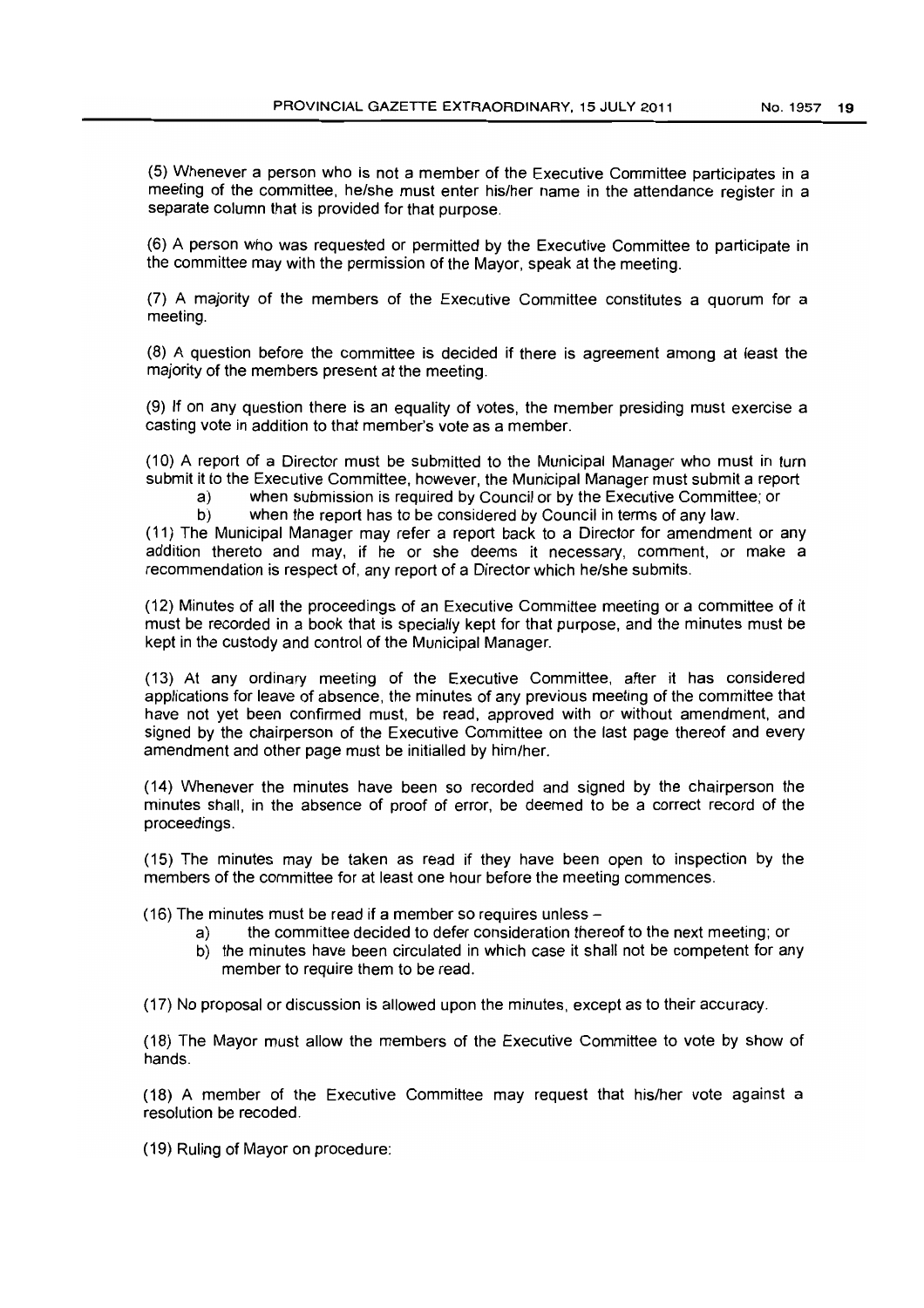(a) A ruling by the Mayor as to procedure is final.

(b) If a ruling of Mayor is called in question, the ruling must be discussed and if necessary, revised at the next meeting of the Executive Committee, and for this purpose the Mayor must vacate the chair

(20) The Executive Committee, by resolution taken with a supporting vote of a majority of its members, determine its own procedures subject to any directions by the council and the Standing Orders of the Council.

# **PART IV: COMMITTEES ESTABLISHED IN TERMS OF SECTIONS 79 AND 80 OF THE MUNICIPAL STRUCTURES ACT**

#### **MEETINGS**

37. (1) A committee shall meet as often as is necessary and shall determine the dates of meetings.

(2) The chairperson of a committee may, and shall at the request of at least two members of such committee, call a special meeting of such committee.

(3) Section 23 is mutatis mutandis applicable to the meetings of committees regarding the presence of the public, including the media.

(4) A majority of all the members of a committee shall constitute a quorum.

(5) Whenever a vote is taken, voting at a committee meeting shall take place by a show of hands by the members of the committee and the vote of the majority of the members present at the meeting shall constitute a decision of the committee.

(6) The chairperson of the committee shall not have a casting vote.

(7) If there is an equality of votes the matter under consideration must be referred to the executive committee for a decision or recommendation to council if such matter is not delegated to the executive committee by the council.

(8) A member of a committee may require that his or her vote against a decision of the committee, be recorded.

#### **SPECIAL MEETINGS**

38. The Chairperson of a committee may convene a special meeting of the committee at his or her discretion if circumstances necessitate such a meeting. and shall convene a special meeting of the committee if a majority of the members of such committee request so in writing indicating the item/s to be discussed urgently.

#### **CASUAL VACANCIES**

39. A casual vacancy on a committee shall be notified by the municipal manager at the first ordinary meeting of the council after it has arisen and may be filled by the council in terms of section 79 of the Municipal Structures Act.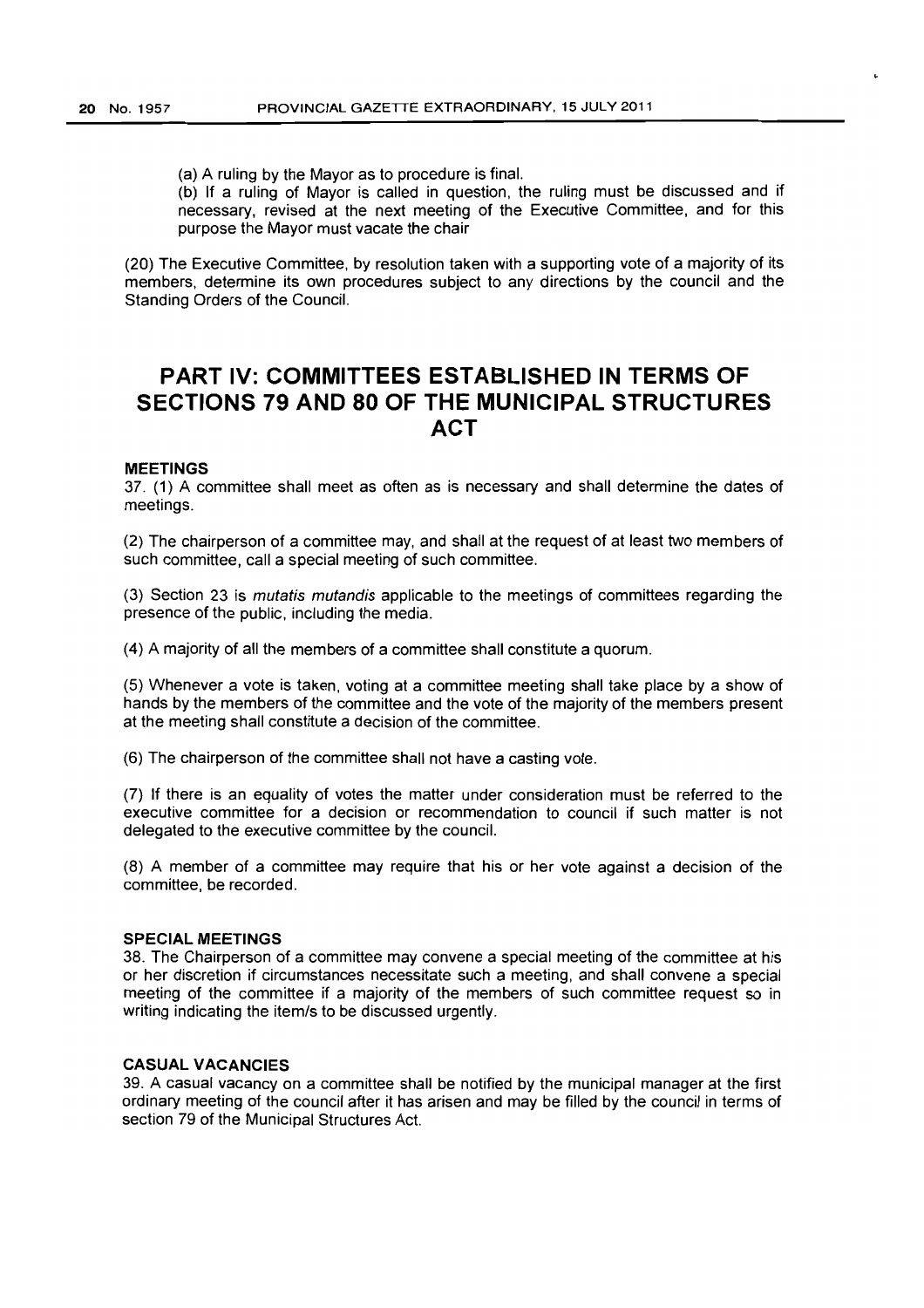#### **ATTENDANCE BY NON-MEMBERS**

40. (1) (a) Any councillor of the council shall be entitled to attend any meeting of a committee of which he or she is not a member.

(b) The chairperson of the committee may invite or permit any councillor of the council to attend any meeting of that committee.

(c) The chairperson may permit a member attending a meeting of a committee to speak at the meeting, but such member shall have no vote.

(2) A copy of the agenda of a meeting of a committee shall, at the request of a councillor of the council who is not a member of the committee concerned, be furnished to him or her by the municipal manager prior to the meeting concerned.

#### **PROCEDURE APPLICABLE TO MEETINGS**

41. A committee shall regulate its own procedure.

#### **CONFLICTING RECOMMENDATIONS**

42. If a matter on which committees have no delegated powers is considered by more than one committee and those committees resolve to submit conflicting recommendations to the council or the executive committee, as the case may be, the municipal manager shall forthwith report the matter to the mayor who shall, before the matter is reported to the council, convene a meeting of the executive committee for consideration of the matter with a view to making a recommendation to the council.

#### **SCHEDULE 1**

### **PROCEDURE FOR INVESTIGATION REGARDING ANY ALLEGATION OF MISCONDUCT IN TERMS OF THE CODE OF CONDUCT AGAINST A MEMBER OF A MUNICIPAL COUNCIL**

1. If there are allegations of misconduct against a member of the Municipal Council, the Speaker shall request the member to submit written comments on the allegations, and investigate the facts and circumstances informally.

2. The member will be required to furnish the Speaker with his/her comments within 14 days. The Speaker has the discretion to extend time to furnish the comments and may formulate his/her own opinion in the absence of such comments.

3. The Speaker shall inform the person who may made the allegation or statement as well as the member implicated of his decision if the Speaker is satisfied that a contravention or failure to comply has not prima facie occurred.

4. If the speaker is satisfied that a contravention or failure to comply has prima facie occurred, he/she shall call a meeting of the committee selected by the Council either in the general or specifically for that purpose to consider the matter. Any member implicated in the matter shall not be entitled to serve in the committee.

5. The Speaker shall determine the procedure for the hearing of the matter, provided that the following rules be complied with -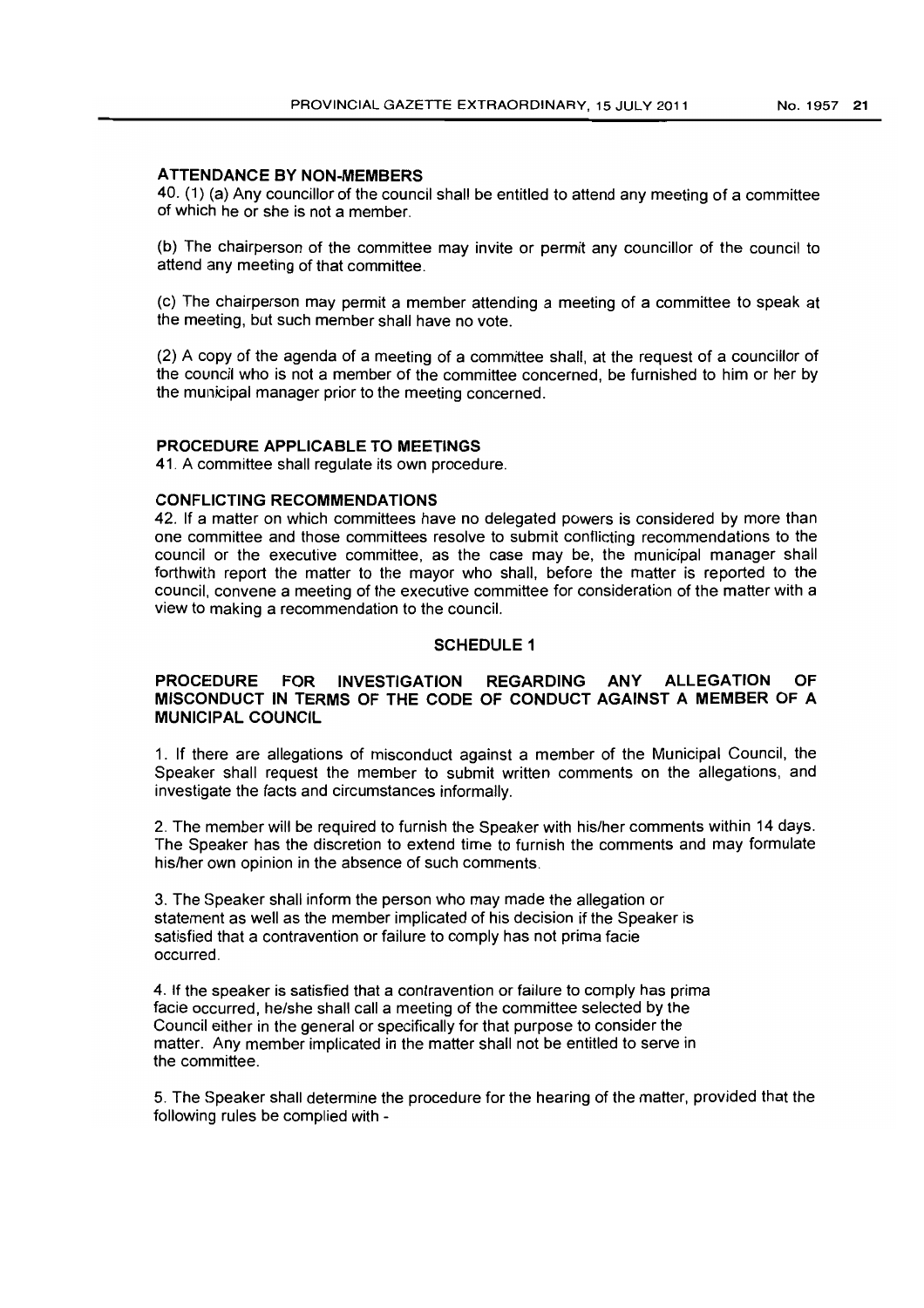- (a) Any person giving evidence before the committee may be required to do so under oath or affirmation;
- (b) The member implicated has the right to be presented when any evidence is heard, except as set out in (e), and may ask relevant questions based on the statement to the person, as may the committee;
- (c) The committee may ask questions from the members implicated;
- (d) The member implicated will be entitled to representation by legal representative or other representative approved by the committee as may any person appearing before the committee;
- (e) If the member implicated refuses to attend the meeting does not attend the meeting or is instructed by the Speaker to leave because of his/her conduct at the meeting, the meeting may continue in the absence of such member;
- (f) The Speaker and/or committee may be assisted during the proceedings by an official or other advisor;
- (g) The member implicated will have the right to present evidence on the statements implicating him/her and to call witnesses;
- (h) The committee may call witnesses to assist them in making a decision.

6. If the Speaker is implicated in any contravention of or failure to comply with the Code of Conduct, the functions in this procedure will be performed by the Mayor and if he/she is also implicated, then by a member appointed by Council.

7. After consideration of all evidence the committee must make a finding whether the member contravened or failed to comply with the Code of Conduct and inform the person whom made the allegation or statement and the member implicated of its finding.

8. If the finding is that the member did contravene or fail to comply with the Code of Conduct, the committee must report its finding to Council and recommend and appropriate sanction.

9. After deciding on the appropriate sanction by Council the Speaker must inform the member thereof and inform the member of his/her right of appeal in terms of the Code of Conduct.

#### SCHEDULE 2

#### BY-LAWS PROCESS

#### 1. INTRODUCTION OF DRAFT BY-LAWS

A draft By-laws may only be introduced by a member of Council or the Executive Committee.

# 2. **INTRODUCTION BY MEMBER**<br>1) A member introduces a draft By

1) A member introduces a draft By-law by submitting it together with a memorandum on the objects of the By-law to the Speaker.

2) The Speaker must on receipt of draft By-law, present it together with any comments received in terms of sub-item (3), to the Executive Committee for consideration.

3) The Speaker must obtain the comments of the Municipal Manager on the contents of the draft By-law and may solicit the comments of any person.

4) The Executive Committee must within 3 months of receipt of draft By-laws from the Speaker consider the matter and submit a report to the Council.

#### 3. INTRODUCTION BY EXECUTIVE COMMITTEE

1) The Executive Committee may on own initiative or after considering a request from the Municipal Manager introduce a draft By-law.